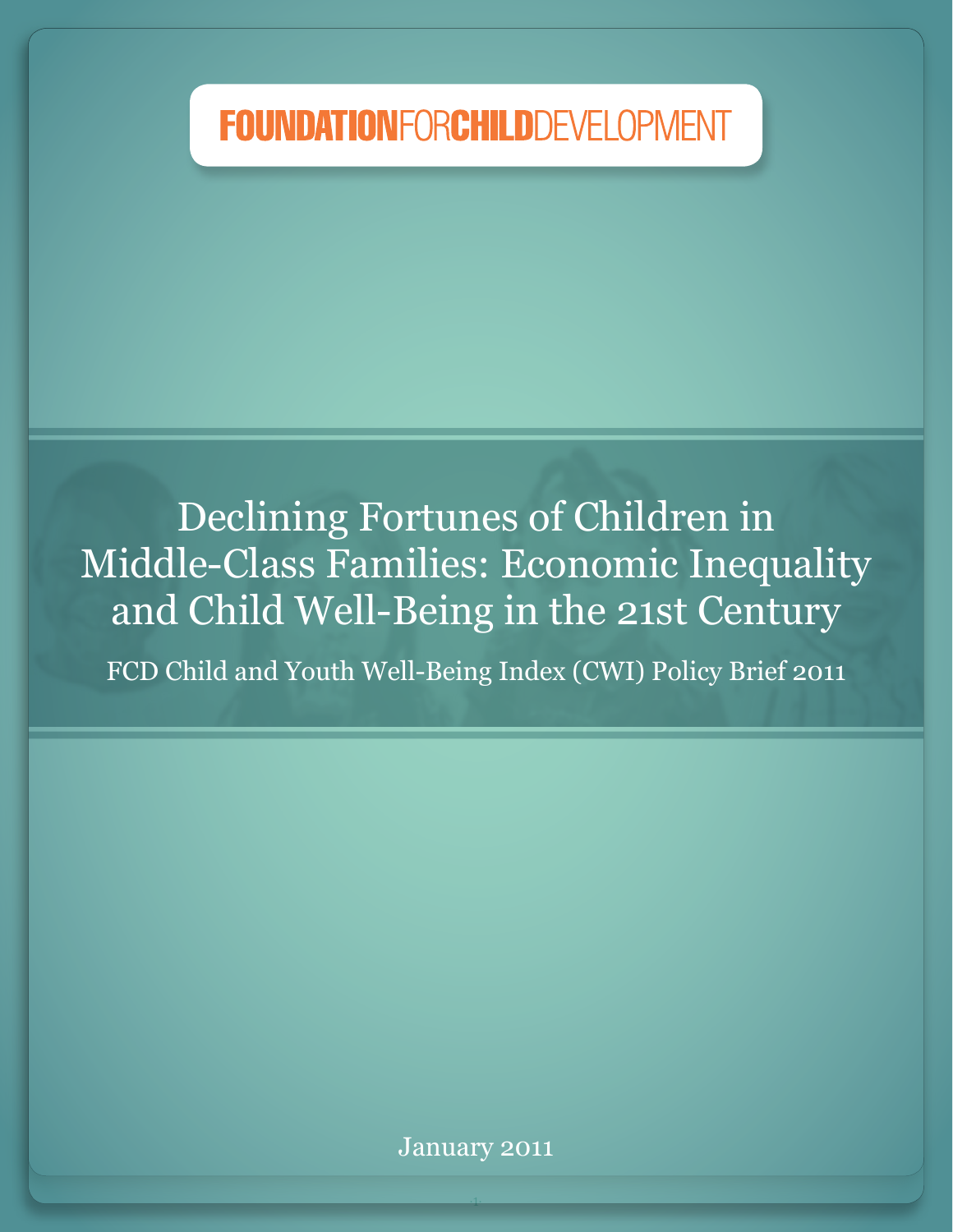Declining Fortunes of Children in Middle-Class Families: Economic Inequality and Child Well-Being in the 21st Century Donald J. Hernandez, Senior Advisor, Foundation for Child Development

## Executive Summary

#### **Overview**

Americans are struggling through the greatest economic downturn since the Great Depression. In recent years, a significant body of research and analysis has documented the breakdown of the middle class and the impact of the current financial crisis on family income, housing, and jobs. But few reports have examined these impacts through the lens of how they affect America's children -- a critical gauge of our commitment to their future and the future of the nation.

**These concerns are the impetus for this first-ever report to address these questions: What impact are the growing income gap and the declining fortunes of the middle class and lower-income class having for the well-being of children? How can these findings help set priorities for policies in the near–term as the nation struggles to recover from the recession – and build resilience for the future?**

*Declining Fortunes of Children in Middle-Class Families* is based on an analysis that traces over 24 years the relationship between family income levels and positive and negative outcomes for children across key indicators of their health, education, and social relationships. (For the definition of middle-class used in this report, see Box.) New results spanning the past quarter century (1985-2008) tell us what the future may hold for America's children, depending on whether past trends continue or public policies intervene. These results are based on analyses of trends in ten key indicators and four domains of child well-being included in

the Foundation for Child Development (FCD) annual Child Well-Being Index (CWI), the most comprehensive measure of how well America's children are faring.

Critical to national security are well-educated and healthy children. The findings in this report suggest that, if policymakers do not increase and use more wisely public investments in children and present trends are allowed to continue, children today will inherit a nation that is more unequal, more stratified, and less economically competitive than the nation which their parents and grandparents have experienced.

#### **Children's Family Income Groups, by Income Range and Median Income: 2008**

| <b>Income</b> | Percentage  | <b>Income</b>      | <b>Median</b> |
|---------------|-------------|--------------------|---------------|
| Group         | of Children | Range              | <b>Income</b> |
| High-income   | 20%         | $$110,000+$        | \$150,338     |
| Middle-class  | 60%         | \$22,758-\$110,000 | \$57,200      |
| Upper         | 20%         | \$71,201-\$110,000 | \$88,015      |
| Middle        | 20%         | \$44,501-\$71,200  | \$57,200      |
| Lower         | 20%         | \$22,758-\$44,500  | \$33,500      |
| Low-Income    | 20%         | \$0-\$22,757       | \$12,000      |

19% – Percent of children below federal poverty threshold

40.1% – Precent of children below 200% of federal poverty threshold

Sources: Results for specific income groups calculated by author from 2009 Current Population Survey. Percent below poverty threshold values (19%, 40.1%), U.S. Census Bureau, retrieved December 2, 2010 from http://www.census.gov/hhes/www/pverty/ data/historical/people.html and http://www.census.gov/hhes/ www/cpstables/032009/pov/new02\_200\_01.htm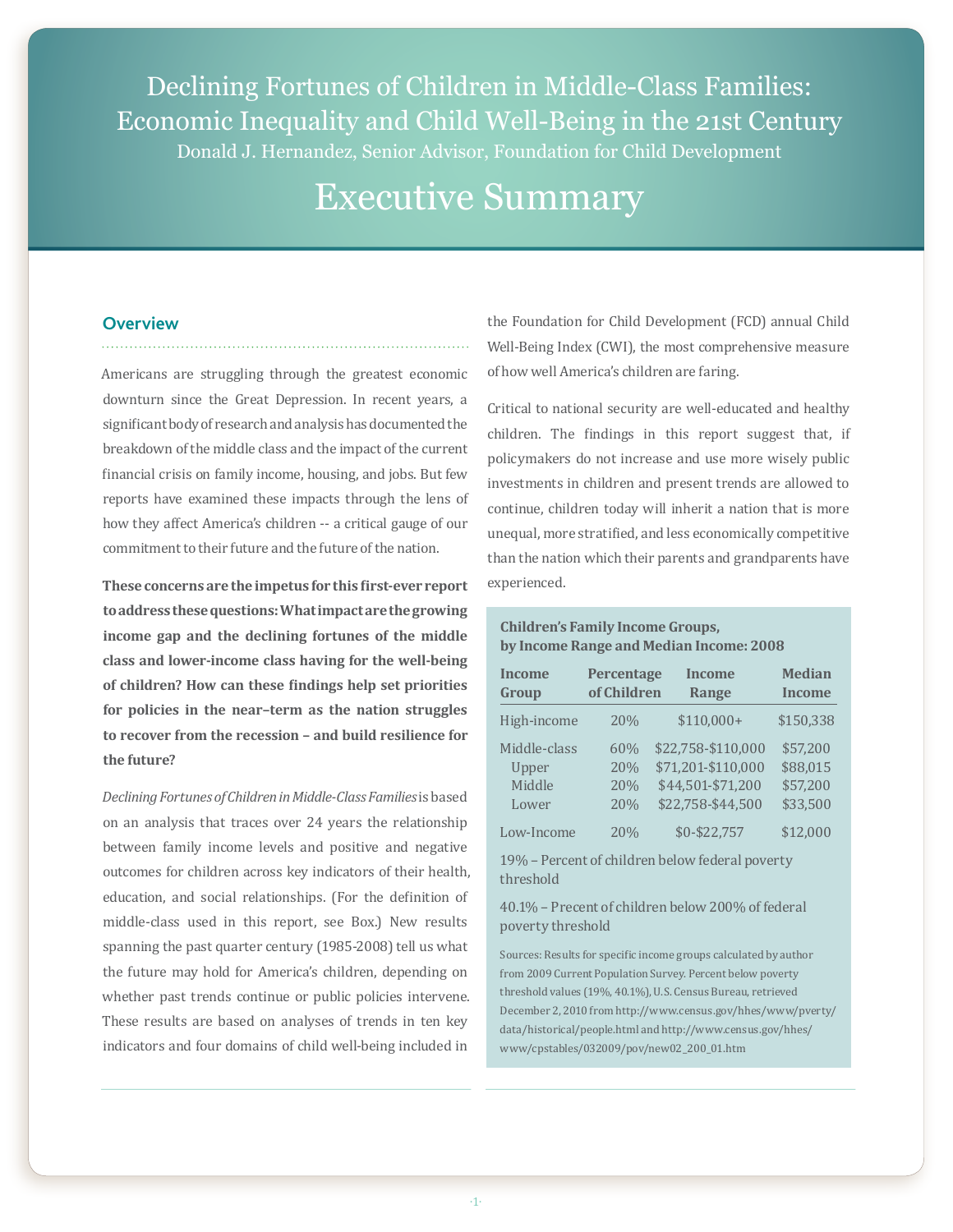#### **Key Findings**

• **Children in middle-class families were losing ground long before the Great Recession.** Children in middle-class families lost ground economically compared to children in high-income families almost continuously in the past quarter century (1985-2008), driven, in part, by declines in secure parental employment beginning as early as 2000.

By the first full year of the Great Recession which began in December 2007, children in middle-class families had already experienced an eight-year period (2000-2008) during which real family income dropped by more than \$4,000. By comparison, children from high-income families saw their fortunes dip by just \$139 in the same time frame.

• **The income gap between families is widening.** The gap in real family income separating the typical child in a middle-class family from the typical child in a high-income family expanded by more than 56 percent from \$57,800 in 1985 to \$93,100 by 2008. This \$93,100 divide is now nearly the size of the gap that separated children in low-income and high-income families in the mid-1980s (See Figure).





- **Children in middle-class families are increasingly relying on public programs for services that many of their parents cannot afford and cannot take for granted.** In recent years, public policies have acted as a broader safety net for the middle class by providing greater access to health insurance and PreKindergarten, two indicators that researchers have identified as critical for children's long-term well-being and success:
	- Between 1985 and 2008, the proportion of children in middle-class families *not* covered by health insurance declined by one-half, from 20 percent to ten percent (by comparison, four percent of children in high-income families are not insured). The level of employer coverage has declined over the past decade, but increases in Medicaid and the creation of CHIP have more than compensated for the employer decline and have resulted in a sharp decrease in the number of uninsured children despite the reduction in employer-sponsored coverage.
- Substantial increases in real family income after 1993 allowed more middle-class families to afford the costs of PreKindergarten. During that time, an increasing number of states began implementing publicly-funded PreKindergarten programs. As a result, even though children in middle-class families experienced declining real family incomes after 2000, PreKindergarten enrollment for children ages 3-4 in middle-income families had *grown* from 31 percent in 1992 to 49 percent in 2007. Without increased public funding for PreKindergarten, enrollments would have declined instead of growing slowly after 2000. Today, nearly one-half of children in middle-income families continue to be enrolled.
- **The precarious situation of the middle-class is also reflected by an increasing number of one-parent middle-class families**. The proportion of children in middle-class families living with one parent increased from 14 percent to 23 percent. Meanwhile, the gap in the proportion living in one-parent families that separates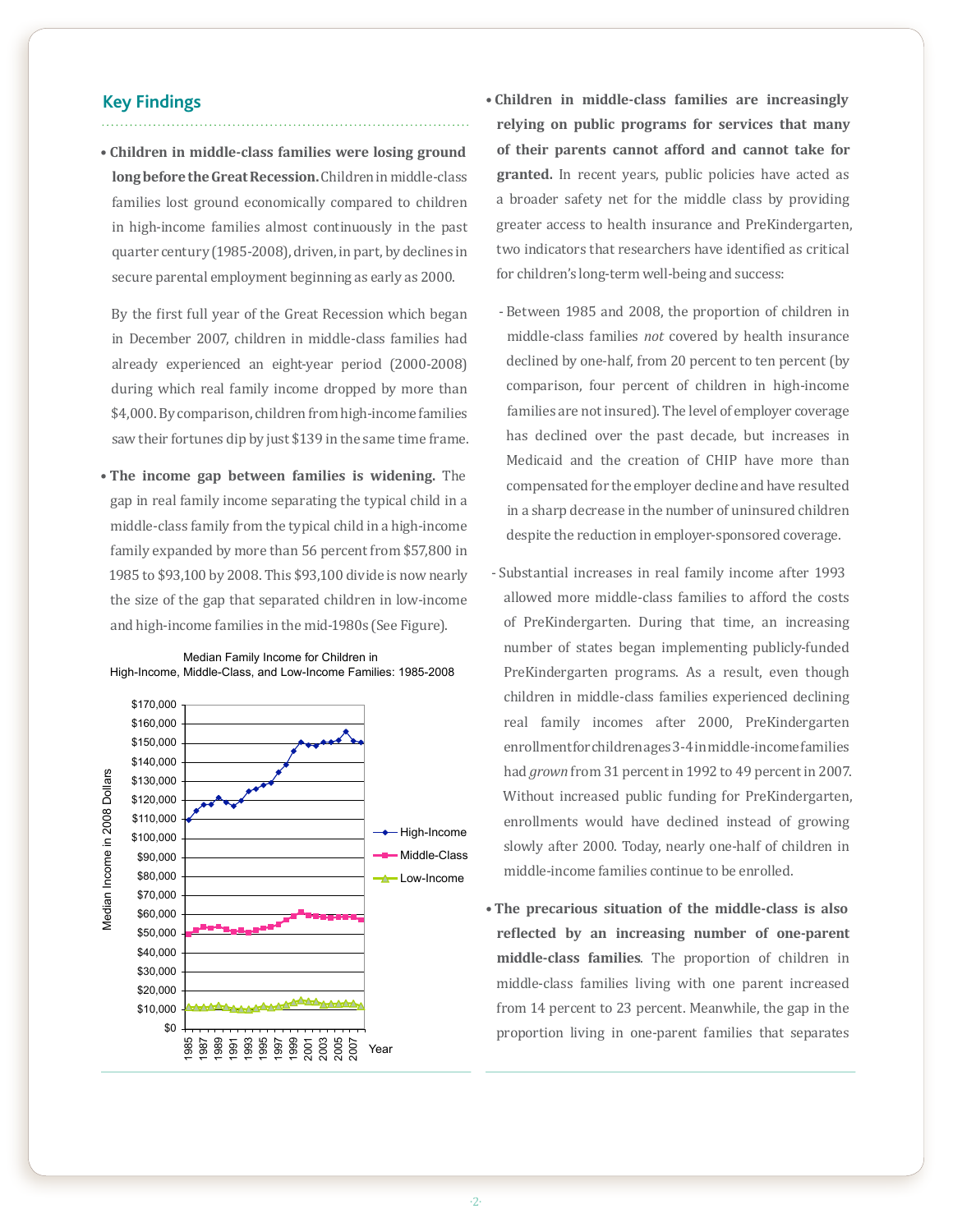children in middle class families from children in high income families expanded from 9 percent to 16 percent between 1985 and 2007. One reason these findings are of concern is that children in one-parent families tend to be less successful in school than children in two-parent families.

- **More recently, and also reflecting the precarious situation of the middle-class, the gap in secure parental employment separating children in middle-class and high-income families widened by one-third between 2000 and 2008.**
- **Overall child well-being increased especially between 1992 and 2000, with 2000 marking a historic peak, but then child well-being deteriorated substantially across the eight years that followed from 2000 to 2008.** In fact, nearly one-half of the improvements registered between 1992 and 2000 were wiped out by the deterioration that occurred between 2000 and 2008. The post-2000 deterioration resulted from changes including declines in the median family income and in the proportions with a securely employed parent or with very good or excellent health, and from increases in the proportions in one-parent families, obesity in children, and children with activity limitations.

#### **Public Investments in the Next Generation**

These findings on growing trends in economic inequality and the declining fortunes of children in middle-class families that began long before the Great Recession underscore the importance of smart public policies for children. History has shown that investments in education and health can and have led to substantial improvements in children's well-being. Today, the safety net has broadened to protect more children with access to PreKindergarten and health insurance coverage. Without these policies, both PreKindergarten enrollment and health insurance coverage would have fallen after 2000.

**As the effects of the Great Recession continue to unfold for children in middle-class families, some elected officials at the federal, state, and local levels are calling for large cuts in publicly-funded education and health programs. If such cuts occur, children in the large middle-class may continue to suffer not only reduced family income, but also declining access to critical PreKindergarten education and health care.**

In our democratic society, rising family incomes, increasing economic equality, and equal and growing opportunities for improved education and health were hallmarks of national success during the decades following the Great Depression and World War II. The results presented here suggest that America is losing its way, as children in middle-class families fall further and further behind the most economically privileged children in our society.

Earlier generations of Americans in the decades following the Great Depression invested in programs aimed at fostering greater access to education and increased health insurance coverage. Difficult trade-offs and choices must be made now, even in the face of hard economic times, to support these essential investments in children and the future of the nation.

**It is critical that policymakers not reduce funding for programs that children require to survive and thrive, if they are to ensure that children will become productive workers, informed citizens, and effective parents for decades to come. Our national security depends on their healthy development.**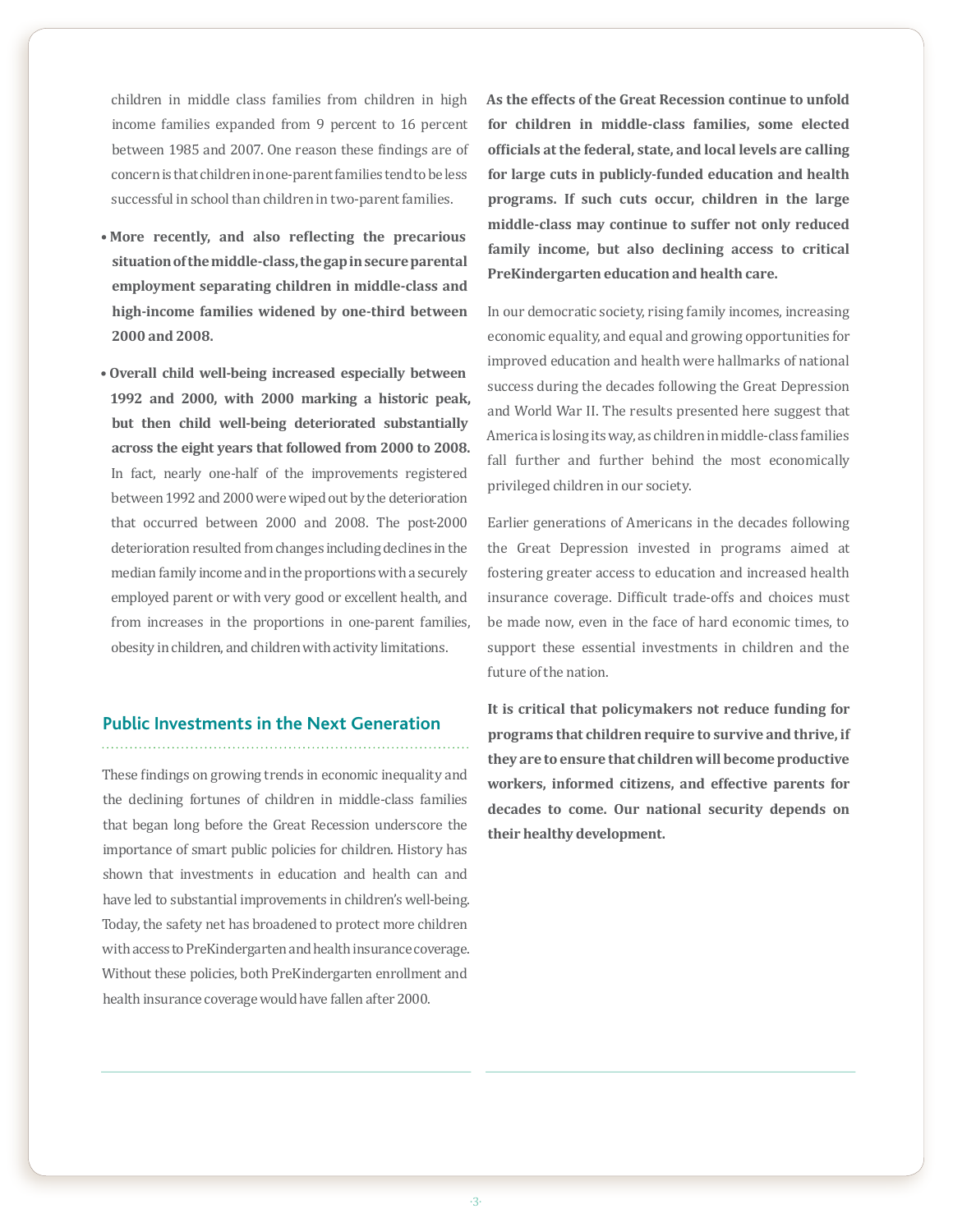**The Child and Youth Well-Being Index (CWI)** Declining Fortunes of Children in Middle-Class Families: Economic Inequality and Child Well-Being in the 21st Century

Donald J. Hernandez, Senior Advisor, Foundation for Child Development

### **Introduction**

Americans are struggling through the greatest economic downturn since the Great Depression. In recent years, a significant body of research and analysis has documented the breakdown of the middle class and the impact of the current financial crisis on family income, housing, and jobs. But few reports have examined these impacts through the lens of how they affect America's children -- a critical gauge of our commitment to their future and the future of the nation.

**These concerns are the impetus for this first-ever report to address these questions: What impact are the growing income gap and the declining fortunes of the middle class and lower-income class having for the well-being of children? How can these findings help set priorities for policies in the near–term as the nation struggles to recover from the recession – and build resilience for the future?**

*Declining Fortunes of Children in Middle-Class Families* is based on an analysis that traces over 24 years the relationship between family income levels and positive and negative outcomes for children across key indicators of their health, education, and social relationships. New results spanning the past quarter century (1985-2008) tell us what the future may hold for America's children, depending on whether past trends continue or public policies intervene. These results are based on analyses of trends in ten key indicators and four domains of child well-being included in the Foundation for Child Development (FCD) annual Child Well-Being Index (CWI), the

most comprehensive measure of how well America's children are faring (Land, Lamb, and Mustillo, 2001; Land, 2010).

Critical to national security are well-educated and healthy children. The findings in this report suggest that, if policymakers do not increase and use more wisely public investments in children and present trends are allowed to continue, children today will inherit a nation that is more unequal, more stratified, and less economically competitive than the nation which their parents and grandparents have experienced.

This report presents findings pertaining to four specific domains: family economic well-being, community engagement, health, and social relationships. Results for these four domains are combined to form an overall index of child well-being. Viewing child well-being through the lens of children in middle-class and low-income families, compared to children in the highest income group, this report draws on results presented in a more detailed discussion of trends interpreted in the context of the full complement of 28 CWI indicators (Hernandez and Marotz, under review).

## **Child Well-Being from 1985 to 2008**

The year 2000 marked a historic 24-year peak in overall child well-being based on the four domains and ten indicators in this report. The largest sustained improvement occurred between 1992 and 2000, but this was followed by declines in child well-being. Nearly one-half of the improvements registered between 1992 and 2000 were wiped out by 2008.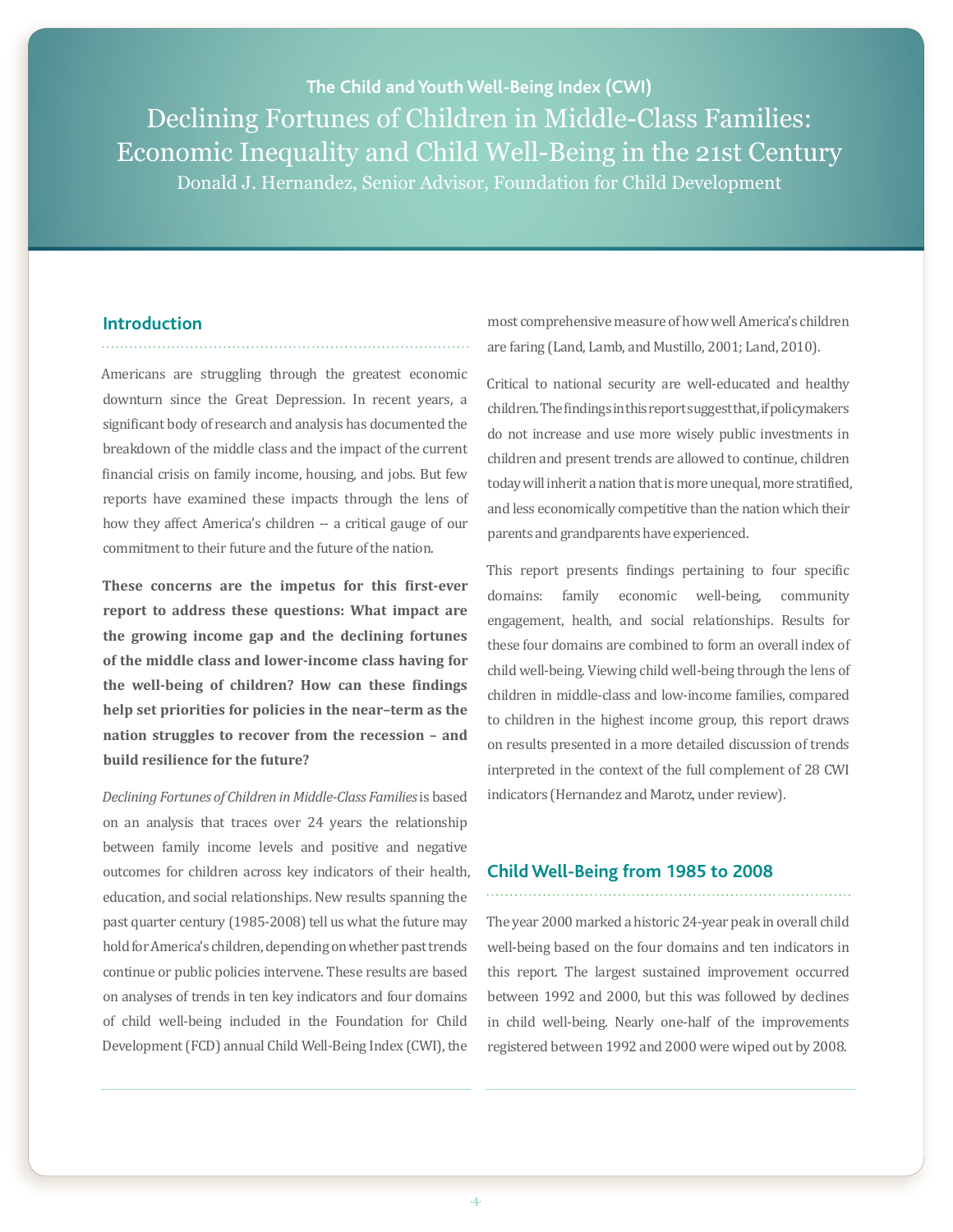Distinguishing children in five specific income groups ranging from low income, through the middle class, to high income, children in each group experienced its highest level of wellbeing in one of the six years from 1998 to 2003. Each income group subsequently experienced a substantial decline in wellbeing, as most groups lost between four-tenths and seventenths of the improvement that had occurred since 1992.

The gaps in well-being separating children in middle-class and low-income families from children in high-income families narrowed from a high in one of the years between 1993 and 1995, depending on the particular income group, to a low in one of the years between 1998 and 2003, but then widened for all income groups by 2008.

Thus, children at all income levels lost substantial ground after reaching a peak around 2000, and children in middle-class and low-income families lost even more ground as the gaps separating them from the high-income group widened.

#### **The Family Economic Well-Being Domain**

Three indicators of family economic well-being from the CWI are available for this report: median family income, secure parental employment, and health insurance coverage.

#### *Median Family Income*

- **The income gaps separating children in middle-class families from children in high-income families widened almost continuously (19 of 23 years) between 1985 and 2008, expanding from \$59,800 in 1985 to \$93,100 by 2008. (See Figure)**
- **Income increased for children in middle-class and in lowincome families between 1993 and 2000, but their income dropped between 2000 and 2008, and children in highincome families experienced little change after 2000.**

Median family income reached a 16-year peak in 2000 for children in middle-class families (the middle three-fifths of the income distribution), children in low-income families (the bottom fifth of the income distribution) and children in highincome families (the top fifth of the income distribution). (For additional information on these groups, see the Box and the Notes section at the end of the report.)

#### **Children's Family Income Groups, by Income Range and Median Income: 2008**

| <b>Income</b> | Percentage  | <b>Income</b>      | <b>Median</b> |
|---------------|-------------|--------------------|---------------|
| Group         | of Children | <b>Range</b>       | <b>Income</b> |
| High-income   | 20%         | $$110,000+$        | \$150,338     |
| Middle-class  | 60%         | \$22,758-\$110,000 | \$57,200      |
| Upper         | 20%         | \$71,201-\$110,000 | \$88,015      |
| Middle        | 20%         | \$44,501-\$71,200  | \$57,200      |
| Lower         | 20%         | \$22,758-\$44,500  | \$33,500      |
| Low-Income    | 20%         | \$0-\$22,757       | \$12,000      |

19% – Percent of children below federal poverty threshold

40.1% – Precent of children below 200% of federal poverty threshold

Sources: Results for specific income groups calculated by author from 2009 Current Population Survey. Percent below poverty threshold values (19%, 40.1%), U.S. Census Bureau, retrieved December 2, 2010 from http://www.census.gov/hhes/www/pverty/ data/historical/people.html and http://www.census.gov/hhes/ www/cpstables/032009/pov/new02\_200\_01.htm

Across the next eight years from 2000 to 2008, the median family income of children in middle-class families dropped by \$2,000-\$4,000, and by a similar \$3,000 for children in lowincome families, while the median family income of children in high-income families held nearly steady, with a tiny decline of \$139. (To measure change in real income, or real purchasing power, all results in this report are adjusted for inflation using the Consumer Price Index (CPI) and presented as 2008 dollar values (U.S. Census Bureau, 2009)).

**• Thus, except for children in the high-income group, median family income by 2008 had not recovered to the level experienced in 2000, the year just prior to the 2001 recession, and had, in fact, dropped substantially for children in middle-class and low-income families.**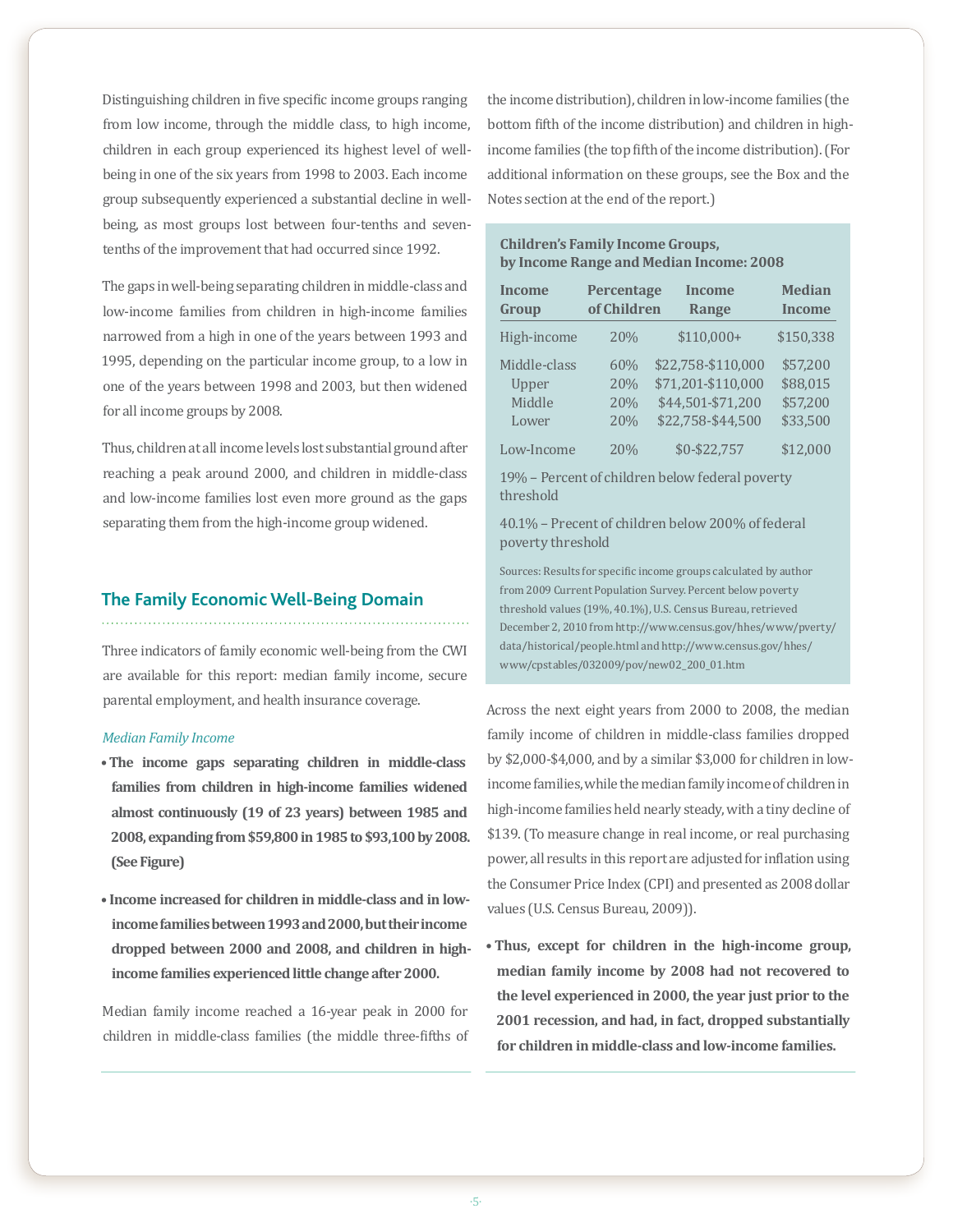The first full year of the Great Recession was 2008, insofar as the recession officially began December 2007 and officially ended June 2009.

**• Most of the income decline for children in middle-class and low-income families between 2000 and 2008 had already occurred by 2007, before the Great Recession took hold.** 

The proportion of the 2000-2008 income declines that had already occurred by 2007 was 65 percent for children in middle-middle-class families, 76 percent for children in lower-middle-class families, and 57 percent for children in the low-income families.

**• It is significant that by the time the Great Recession hit in December 2007, the middle-class had already experienced a seven-year period during which family income had deteriorated substantially. Furthermore, a growing gap separated children in middle-class and lowincome families from children in high-income families, who themselves had barely held steady during the rocky economic times that followed 2000.**

All income groups had experienced income gains during the preceding decade, from 1993 to 2000, but the gains were larger for the highest income groups. During this time median family income for children in middle-class families increased by \$8,100 to \$14,700, and it increased by \$4,700 for children in low-income group, while it jumped by \$25,800 for children in high-income families.

**• The eight-year deterioration between 2000 and 2008 in economic resources for children in middle-class families was a striking change from the preceding seven years of steady improvement that occurred following the 1990- 1991 recession.**

Family income changes during the decade preceding 1993 were much more similar to the most recent eight years covered in this report. Following the recession of 1981-1982, median family income increased for children in middlemiddle-class families by only \$522 between 1985 and 1993, it declined for children in lower-middle-class and low-income families by \$1200-\$1,400, and increased for the children in upper-middle-class families by \$4,300, that is, by about \$550 per year over eight years. Meanwhile, children in high-income families experienced about three and one-half times as much income growth as children in upper-middle-class families, at \$15,100, or nearly \$1,900 per year.

With comparatively slow growth, no growth, or negative growth in family income for children in middle-class families during periods of the past quarter-century, the gap separating these children from children in high-income families expanded enormously between 1985 and 2008. For example, the gap separating children in high-income families from children in middle-middle-class families expanded from \$59,786 to 93,138, and the gap separating children in the high-income and low-income families expanded from \$98,142 to \$138,338.

Thus, the dollar income gap separating children in middlemiddle-class families from children in high-income families had expanded by 2008 to nearly the amount which in 1985 had separated children in low-income families from children in high-income families (\$93,000 vs. \$98,000).

- **In absolute terms, by 2008, children in high-income families had a median family income that was 2.6 times greater than that of children in the middle of the middle-class at \$150,338 vs. \$57,200, and 12.5 times greater than that of children in low-income families at \$150,338 vs. \$12,000.**
- **The economic disadvantage of children in middleclass families compared to children in high-income families had grown as of 2008 to nearly match the economic disadvantage that 24 years earlier in 1984 had separated children in low-income families from children in high-income families.**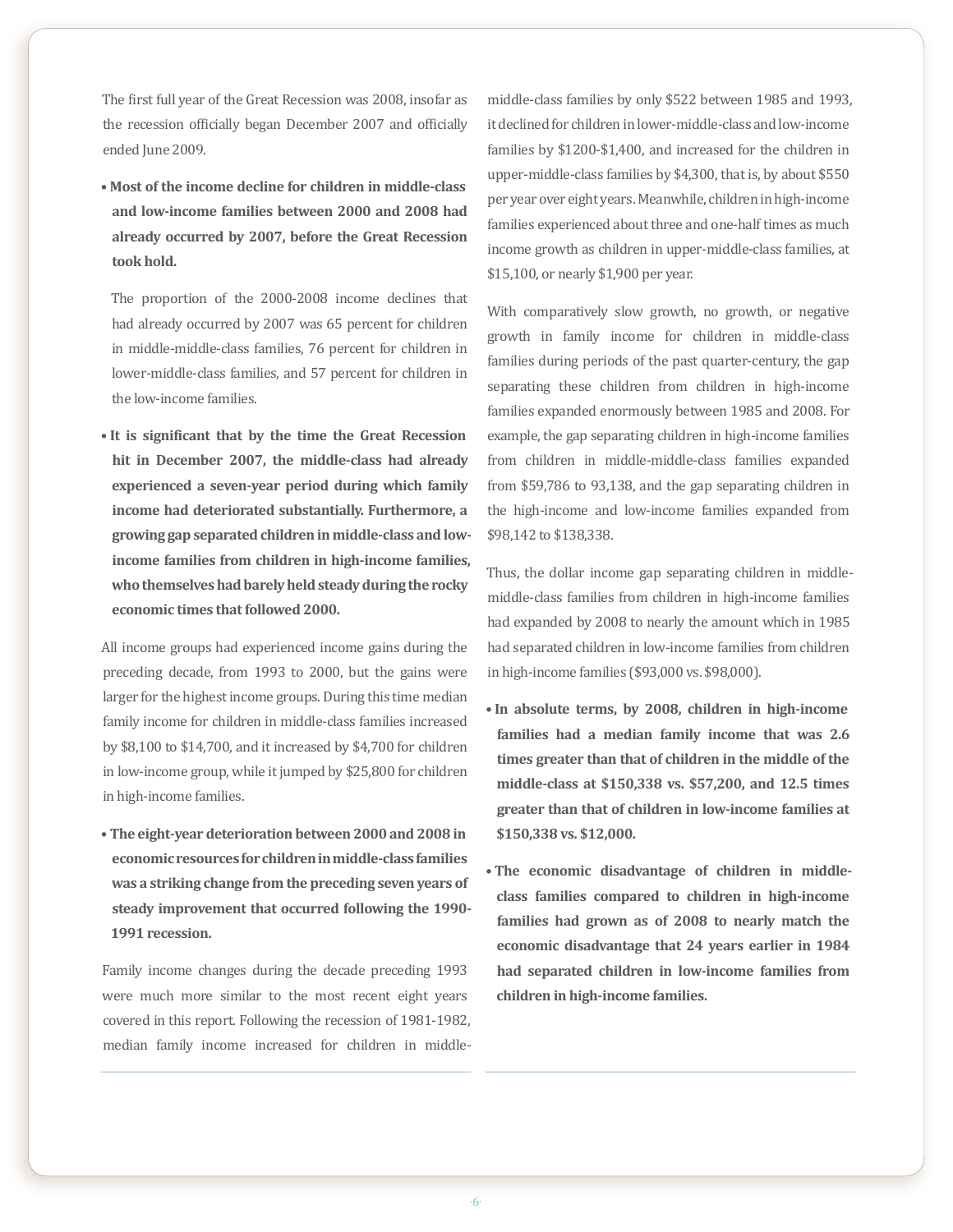#### *Secure Parental Employment*

- **The gap in secure parental employment separating children in middle-middle-class families from children in high-income families expanded by one-third between 2000 and 2008.**
- **This expansion between 2000 and 2008 in the gap in secure parental employment separating children in middle-middle-class families from children in high-income families wiped out three-fourths of the narrowing in this gap that had occurred across the preceding seven years between 1993 and 2000.**

The proportion of children with a securely employed parent in the home (working full-time year-round) declined by 3 percentage points between 2000 and 2008 for children in upper-middle-class and middle-middle-class families and by 8-9 percentage points for children in lower-middle-class and low-income families, while children in high-income families experienced a tiny dip of 0.5 percentage points.

The declines in secure parental employment between 2000 and 2008 were preceded between 1993 and 2000 by increases in parental work of 3-4 percentage points for children in middle-middle-class and upper-middle-class families, and by increases of 16-21 percentage points for children in lowermiddle-class and low-income families, while children in highincome families experienced a slight increase of less than 1 percentage point.

**• Thus, nearly the entire improvement in secure parental employment between 1993 and 2000 for children in upper-middle-class and middle-middle-class families vanished between 2000 and 2008, and for children in lower-middle-class and low-income families between two-fifths to one-half of the gains occurring during the middle to late 1990s were lost.** 

During the earliest period covered by this report from 1985 to 1993, changes in secure parental employment ranged from 0-2 percentage points for children in various income groups; thus, gains experienced by children in specific middle-class and the

low-income groups were substantially smaller than those which occurred subsequently during the middle to late 1990s.

#### *Health Insurance Coverage*

- **The gaps in health insurance coverage separating children in middle-class and low-income families from children in high-income families narrowed between 1985 and 2008.**
- **Health insurance coverage improved for children in middle-class families, especially between 1993 and 2008, and for children in low-income families except during the mid-1990s. Publicly-funded investments in health insurance were central to these improvements. Health insurance coverage also increased for children in the highest income group.**

Health insurance can greatly reduce out-of-pocket health care costs for families, and is an essential investment in the current well-being of our children and the productivity of the future labor force. Similar to the income and employment indicators, the largest increases in health insurance coverage for children in middle-class families occurred between 1993 and 2000, following smaller increases that occurred between 1985 and 1993. Unlike median income and the secure parental employment indicators, however, health insurance coverage rates did not decline between 2000 and 2008, but instead remained unchanged or increased by as much as 2 percentage points, improvements much smaller than during the earlier two periods.

Meanwhile, the rate of health insurance coverage for children in high-income families increased by 2-3 percentage points between 1985 and 1993, and again between 1983 and 2000, with a small decline of 0.5 percentage points between 2000 and 2008. In contrast to higher income groups, the children in the lowest income families experienced only a slight increase of 0.6 percentage points between 1993 and 2000, but a much larger increase of 4.5 percentage points between 2000 and 2008, and a still larger increase of 13.8 percentage points between 1985 and 1993.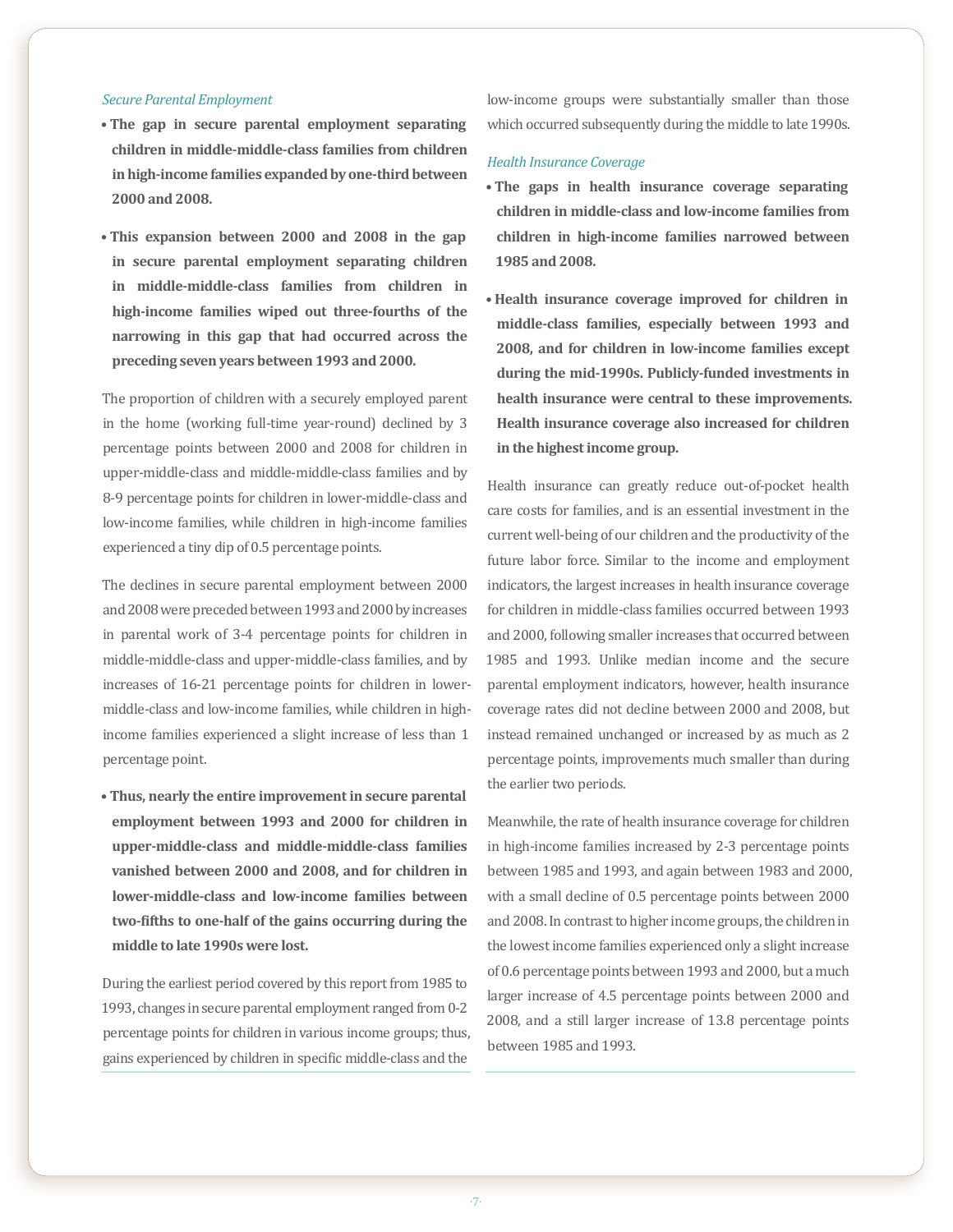Overall, compared to children in the high-income group, the gap in health insurance coverage remained essentially unchanged between 1985 and 2008 for children in uppermiddle-class families at 2-3 percentage points, while the gap was approximately halved from 10 to 6 percentage points for children in middle-middle-class families and from 25-26 to 11-12 percentage points for children in lower-middle-class and low-income families.

- **This narrowing of health insurance coverage gaps that separate in children high-income families and children in low-income families contrasts sharply with the expanding income inequality that occurred during the past quarter century, and the extent of this narrowing was greater than the narrowing of gaps that occurred for secure parental employment.**
- **Moreover, the gaps in health insurance coverage separating children in high-income families from children in middle-class and low-income families are much smaller than corresponding gaps in secure parental employment. These differences are due largely to the access that many children in middle-class and low-income families have to public health insurance, a clear success for public policy.**
- **The level of employer coverage has declined over the past decade, but increases in Medicaid and the creation of CHIP have more than compensated for the employer decline and have resulted in a sharp decrease in the number of uninsured children despite the reduction in employer-sponsored coverage.**

**At the same time, health problems and medical costs can turn into financial disasters,** even for middle-class families with health insurance coverage. A recent study (Himmelstein, et al, 2009) found that 62 percent of bankruptcies in 2007 involved medical causes. High medical bills contributed to 92 percent of these medical bankruptcies, and 65 percent involved income loss due to illness. Most of these bankruptcies occurred to persons who were middle-aged college graduates

with middle-class occupations. In addition, three-fourths were covered by health insurance at the time they filed for bankruptcy, but many were under-insured and responsible for out-of-pocket costs for which they had no money to pay. Others with private coverage lost their health insurance when they became too sick to work.

These results indicate that public health insurance has made a big difference for many children in middle-class and low-income families. But there is still a long way to go as the U.S. enters a new era of health care reform initiated by the enactment on March 20, 2010, of the Health Care and Education Reconciliation Act of 2010. In fact there is a substantial way to go for children in high-income families as well. By 2008, ten percent of children in families in the middle fifth of the income distribution were not covered by health insurance, and 4-6 percent, or about one-in-twenty children, in upper-middle-class and high-income families were not covered. In addition, the results regarding medical bankruptcy point to a need to assess and monitor the extent to which health insurance coverage is truly adequate to meet the medical needs of children and their families.

#### *Family Economic Well-Being*

- **When we combine the three indicators of family economic well-being to form a single index, the results show that family economic well-being improved for children in middle-class and low-income families especially between 1993 and 2000, but deteriorated between 2000 and 2008. Children in high-income families experienced almost continuous, and greater, improvements between 1985 and 2000, with no net change between 2000 and 2008.**
- **The gaps in family economic well-being separating children in middle-class and low-income families from children in high-income families expanded almost continuously between 1985 and 2008.**

Family economic well-being declined for children throughout the middle-class and in low-income families between 2000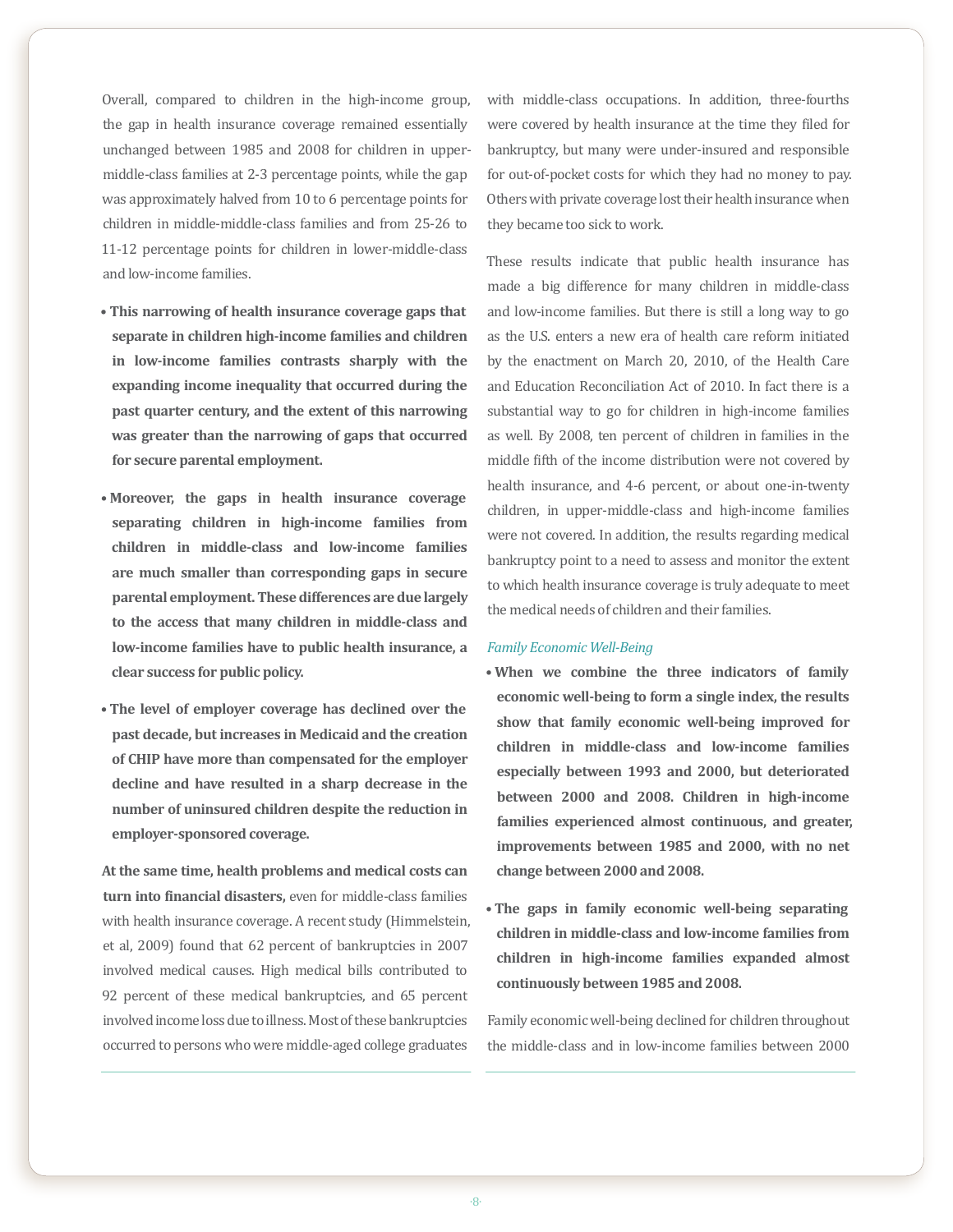and 2008. More than half of the deterioration for children in middle-middle-class and lower-middle-class families, and for children in low-income families, had occurred by 2007, before the Great Recession began to take hold. These declines were preceded by large increases in family economic well-being between 1993 and 2000, improvements that were 3-6 times larger than the much smaller improvements experienced between 1985 and 1993.

All together, children throughout the middle-class and in the lowest income groups experienced a growing gap in family economic well-being compared to children in high-income families, and the gap expanded to the greatest degree between 1985 and 2008 for children in upper-middle-class and middlemiddle-class families, at 18 percentage points, compared to 14-15 percentage points for children in lower-middle-class and low-income families.

Trends in economic well-being for children in middle-class and low-income families compared to children in high-income families have been documented. How have other indicators of well-being changed across these income groups during the past quarter century?

#### **The Community Engagement Domain**

Two indicators from the CWI community engagement domain are available for this study, PreKindergarten enrollment and idle or disconnected youth, reflecting, in turn, early and later years of childhood.

#### *PreKindergarten Enrollment*

- **The gaps in PreKindergarten enrollment separating children in middle-class and low-income families from children in high-income families narrowed between 1986 and 2007.**
- **PreKindergarten enrollment increased for children in middle-class and low-income families, especially between 1992 and 2001/2002, and more slowly**

**thereafter. Increases in family income before 2000 played an important role, and publicly-funded investments in PreKindergarten were central to these improvements. PreKindergarten enrollment also increased for children in high-income families between 1986 and 2002, but then declined.**

High-quality PreKindergarten programs are the most costeffective investment available for improving educational attainments, and hence for fostering the economic productivity and life prospects of children when they reach adulthood. The indicator used here is the percent of children ages 3-4 enrolled in PreKindergarten. Because of the small sample size, results in this report are based on three-year moving averages for 1986 to 2007.

Children in middle-class families experienced large increases of 15-16 percentage points in PreKindergarten enrollment rates between 1992, which was a low point following the 1990-1991 recession, and 2000, just before the 2001 recession. The improvement in PreKindergarten enrollment was equally large at 17 percentage points for children in low-income families and somewhat smaller at 12 percentage points for children in high-income families.

During the preceding seven years, the increases were tiny at 0-1 percentage point for children in middle-middle-class and upper-middle-class families and for children in high-income families, but somewhat larger at 3-4 percentage points for children in lower-middle-class and low-income families. During the final seven years of this study, children in middlemiddle-class, lower-middle-class families, and low-income families experienced increases of 3-4 percentage points, while children in upper-middle-class and high-income families experienced declines of 2 percentage points.

Thus, even though children in middle-class families experienced declining real incomes after 2000, PreKindergarten enrollment for children ages 3-4 in middle-class families had grown from 31 percent in 1992 to 49 percent in 2007.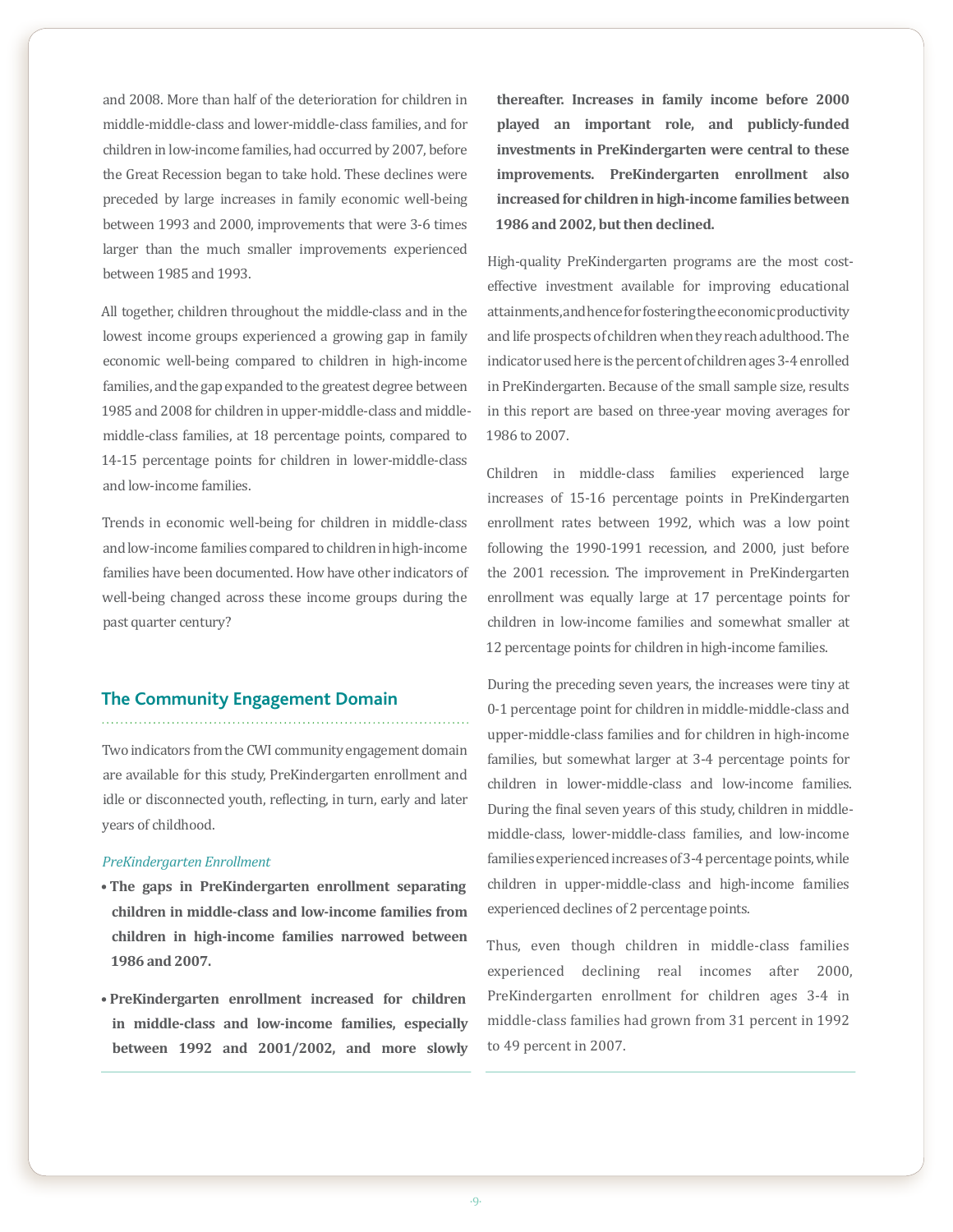**• What accounts for these trends? The period of most rapid increase in PreKindergarten enrollment occurred when federal appropriations and enrollment in Head Start were expanding rapidly among the lowest income groups, and when family incomes among the middleclass were rising rapidly.** 

Between 1990 and 2001, enrollment in Head Start grew by an average of 33,000 children per year, compared to 16,500 per year between 1980 and 1990, and 500 per year between 2001 and 2007 (U.S. Census Bureau, 2010). These increases were impressive, until 2000 when enrollment growth nearly stalled. Head Start is intended almost exclusively for children living in families with incomes below the federal poverty line. Despite growing enrollment, Head Start funding levels provide enough slots to enroll only about 50 percent of all eligible children (Barnett, 2010).

Beginning in the mid-1990s, another factor contributing to the continuing rise in enrollment rates, particularly among children in lower-middle-class and low-income families, but also among children in middle-middle-class families, was the expansion in PreKindergarten programs funded by individual states. Among the programs which currently exist in 38 states, more than half limit eligibility mainly to children in lowermiddle-class or low-income families, while the others are open to all children (National Institute for Early Education Research, 2009). This public funding for access to PreKindergarten is particularly important for children in lower-middle-class families, because they are least likely among children in the middle-class families to have parents who are able to pay for PreKindergarten, and they often do not benefit from Head Start programs targeted to children living in low-income families below the federal poverty threshold.

Overall, with increasing public funding for PreKindergarten, children in middle-class and low-income families experienced greater increases in enrollment than children in high-income families, narrowing the gaps that separated children in highincome families from children in middle-class families by 6-9

percentage points and by an even larger 15 percentage points for children in low-income families between 1986 and 2007.

**• Still, the U.S. is a long way from achieving universal PreKindergarten access for children ages 3 and 4. Even among the high-income group, which has the most resources to pay for PreKindergarten, 32 percent of young children were not enrolled in 2007, and this rises to 43 percent for children in upper-middle-class families, and to 51-56 percent for children in middlemiddle-class, lower-middle-class, and low-income families.**

Research indicates that high-quality PreKindergarten programs promote educational success in elementary school and beyond for all children, and that the returns on these investments can be substantial for low-income children (Gormley, 2007; Haskins and Rouse, 2005; Heckman and Masterov, 2007; Lynch, 2004). To realize these benefits, children must be enrolled in PreKindergarten programs, and the programs must be of high quality.

As is true for health insurance, public funding for PreKindergarten programs is making a big difference in enrollment rates, especially for children in middle-class and low-income families. Without increased public funding for PreKindergarten, enrollments for these groups after 2000 would have declined instead of growing slowly. But much more must be done to assure that every young child has access to such programs. As with health insurance, it is important that public policies assess, monitor, and ensure the quality of PreKindergarten.

Looking to the future, trends reported here do not include the longer-range effects of the Great Recession on cuts in education budgets in many states and local school districts, cuts which are falling especially heavily on PreKindergarten programs. Importantly, state PreKindergarten programs are not, with the exception of Oklahoma, part of the universal public education system, and, therefore, are considered discretionary expenditures. Like Kindergarten, they are likely to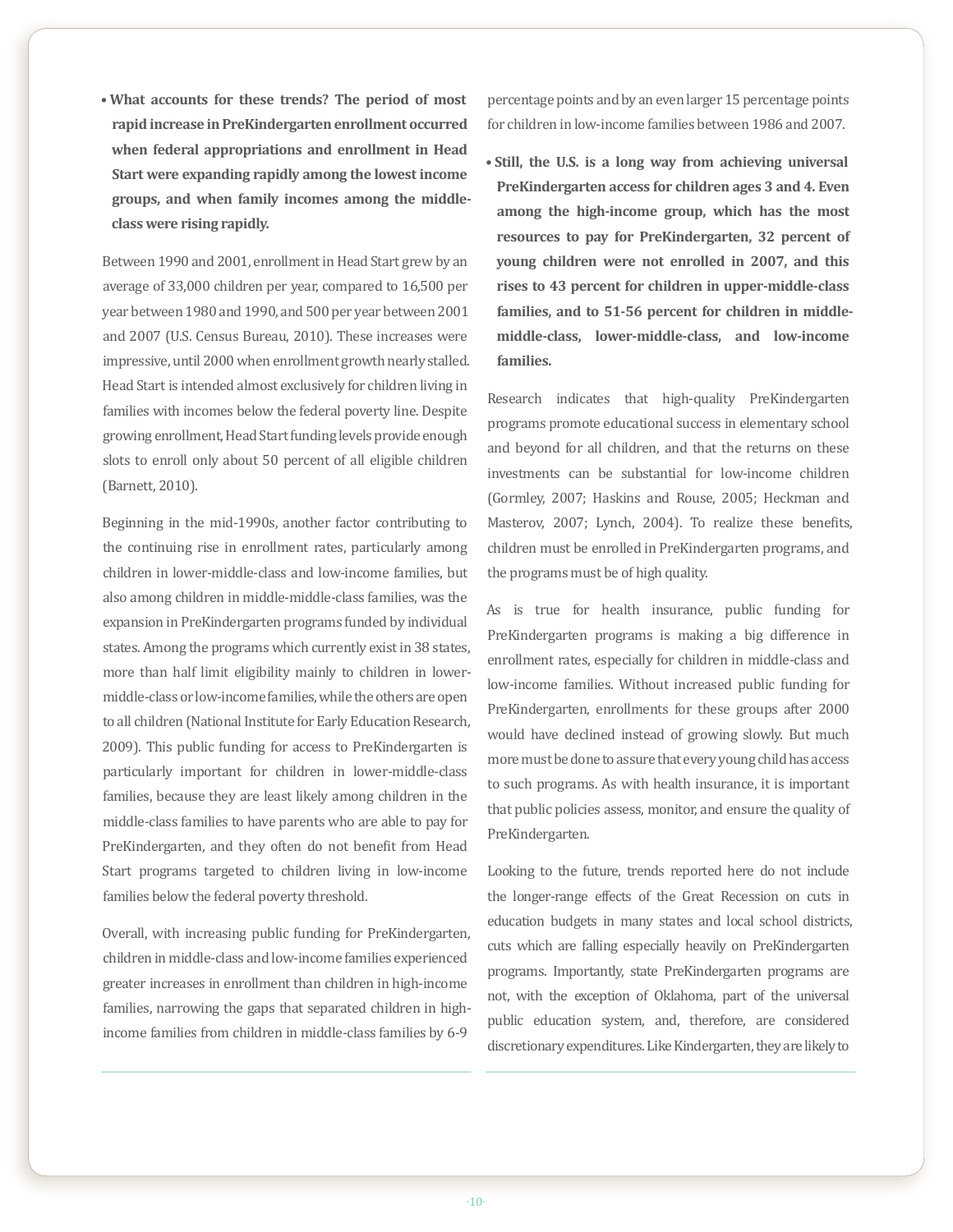be slashed as part of cost reductions (Kauerz, 2010). Increased PreKindergarten enrollment and improved quality will require larger, not smaller, investments in the coming years.

#### *Idle or Disconnected Youth*

- **The gaps in youth idleness or disconnected youth, that is, the gaps in the proportion who are not in school and are not working, which separate youth in middle-class families and especially youth in low-income families from youth in high-income families narrowed between 1986 and 2007.**
- **Disconnected youth declined in the middle-class and especially the low-income groups between 1986 and 2007, but improvements tended to slow or end after about 2002. Disconnected youth in the high-income group increased overall between 1993 and 2007.**

Youth ages 16-17 who are not in school and not working, and as a consequence are disconnected from both educational and work institutions, are described as idle. Because of small sample sizes, results reported here are based on three-year moving averages for 1986 to 2007.

For each of the three periods studied here, the rate of idleness declined among youth in middle-middle-class, lower-middleclass, and low-income families, and the same is true of youth in upper-middle-class families during two of three study periods. For specific groups, the proportion idle declined between 1986 and 2007 from 12.6 to 7.6 percent for youth in lowincome families, from 5.5 to 3.9 percent for youth in lowermiddle-class families, and from 3.0 to 1.8 percent for youth in middle-middle-class families, while the proportion was about the same in 2007 as in 1986 for youth in upper-middle-class families at 1.5-1.6.

Among youth in high-income families, idleness also declined between 1986 and 1991. However, idleness then increased between 1991 and 2000, and again between 2000 and 2007 for youth in high-income families. Thus, by 2007 youth in highincome families were slightly more likely to be idle than had been the case in 1986, at 1.6 percent compared to 1.2 percent. As a result of these trends, the substantial gaps in idle youth separating the high-income group from the upper-middleclass and middle-middle-class were essentially eliminated by 2007, and the gaps separating the high-income group from the lower-middle-class and the low-income groups were cut by about one-half. The declining disparities for the youth in lowermiddle-class and low-income families were driven mainly by substantial reductions in idleness among these youth.

- **Still, by 2007 the proportions idle for youth in the three highest income groups (1.6-1.8 percent) were about one-half as large as among the youth lower-middleclass families (3.9 percent) and one-fourth as large as among youth in low-income families (7.6 percent).**
- **Youth idleness for the three highest income groups may pose few problems, because their families are likely to have social capital or economic resources that can be used to help put these youth back on track in school or finding a job.**
- **But lower-middle-class and low-income families are more limited in the resources they have available for this purpose, and idleness among youth in these families is, therefore, much more likely to have serious, negative, long-term consequences for their educational attainment, labor force productivity, and life prospects.**

Thus, the comparatively high proportions idle for youth the two lowest income groups, which include about two-fifths of all youth, should be of great concern to policy makers.

#### *Community Engagement*

- **When we combine the PreKindergarten enrollment and idle youth indicators to form a single index of community engagement, the results show that community engagement improved mainly by about 2002, and then mainly stabilized or deteriorated.**
- **The gaps in community engagement separating the middle-class and low-income groups from the highincome group narrowed between 1986 and 2007.**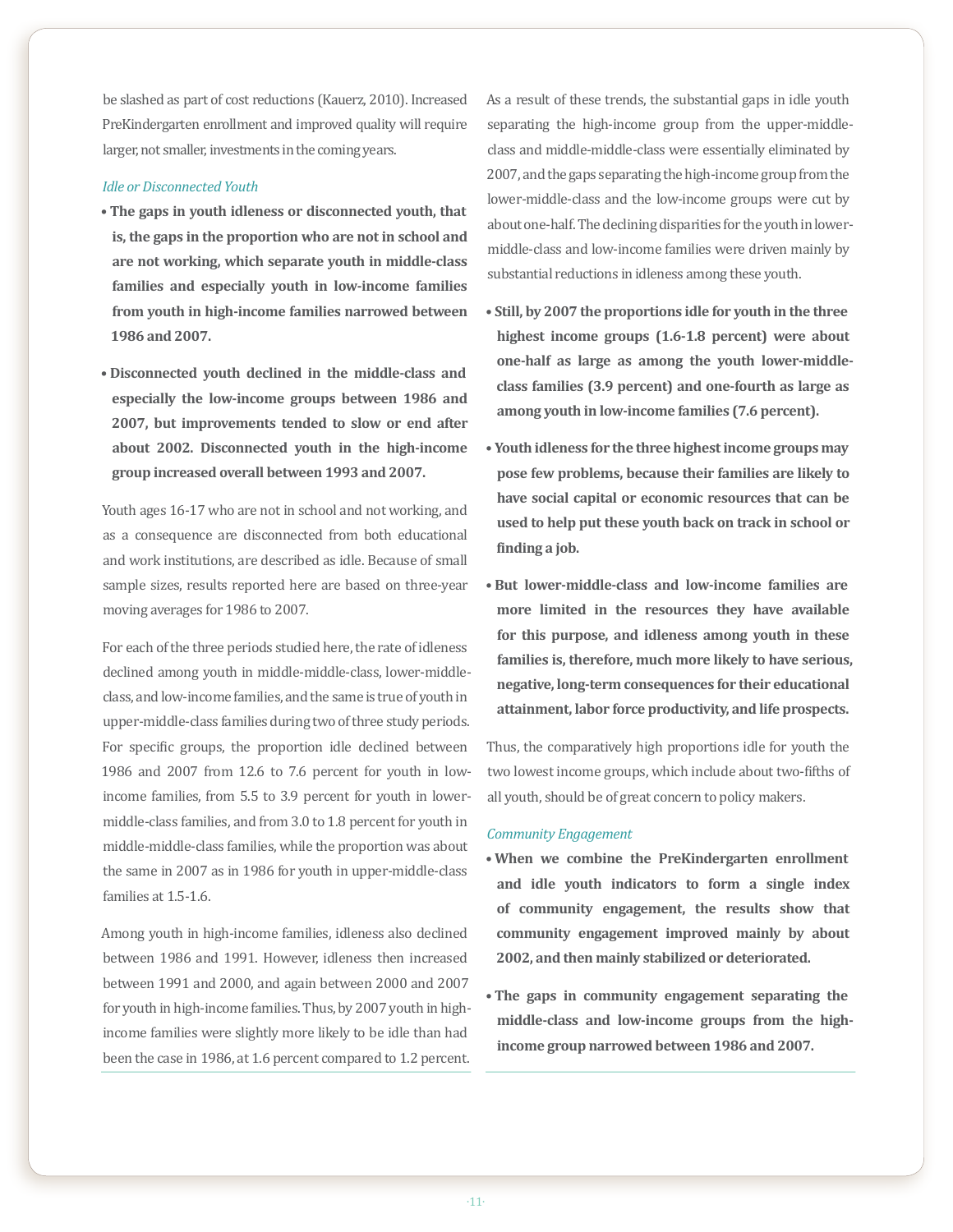The middle-class experienced increases in each of the three periods spanning 1986 to 1992, 1992 to 2000, and 2000 to 2007. The largest improvements occurred between 1992 and 2000, which accounted for 89 percent of the improvement for the upper-middle-class, and 52-58 percent of the improvement for the middle-middle-class and lower-middle-class. The lowincome group also experienced large improvements, half of which took place between 1992 and 2000. Meanwhile, improvements experienced by the high-income group were generally smaller than among the middle-class and lowincome groups, with a decline for the high-income group between 2000 and 2007.

Taking these trends together, the comparatively large improvements for the middle-class and low-income groups narrowed the gaps compared to the high-income group by 37- 48 percent between 1986 and 2007. Insofar public policies funding PreKindergarten led to increased PreKindergarten enrollment, and other policies fostered continued schooling or provided employment opportunities for youth, government investments are responsible for increased community engagement and reduced inequality in this important domain of child well-being.

#### **The Health Domain**

Three child health indicators from the CWI are available for this study: the proportion in very good or excellent health, the proportion obese, and the proportion with activity limitations.

#### *Children with Very Good or Excellent Health*

- **The gaps in very good or excellent health separating children in middle-class and low-income families from the children in high-income families narrowed between the early 1990s and 2002, but then widened.**
- **The proportions reported to be in very good or excellent health increased for children in middle-class and lowincome families between 1994 and 2002, and then**

**deteriorated between 2002 and 2007. Changes for children in high-income families were comparatively small.**

This health indicator is measured as the percent reported by parents to be in very good or excellent health. Because of sample instability, results reported here are based on threeyear moving averages for 1986 to 2007.

For children in middle-class and low-income families, the proportion with very good or excellent health changed little or declined slightly between 1986 and the wake of 1990-1991 recession, reaching a low point in 1993 or 1994, depending on the income group. This was followed by substantial increases in very good or excellent health reaching a peak in 2002, which was two years later than the historical 17-year peak in median family income for these groups. These improvements ranged from 3-5 percentage points across the middle-class to 8 percentage points for children in low-income families.

- **Then, between 2002 and 2007 the proportion in very good or excellent health declined across these groups. The magnitude of these declines were large enough to wipe out 44-45 percent of the improvement that occurred between 1993 and 2002 for children in upper-middle-class and middle-middle-class families, 81 percent of the improvement that occurred between 1994 and 2002 for children in lower-middle-class families, and 22 percent of the improvement that occurred between 1994 and 2002 for children in lowincome families.**
- **These overall declines in good or excellent health for children in middle-class and low-income families not only reflect the current situation of children, but also can have long-term negative consequences years later when children reach adulthood, including increased health care costs.**

Across these years, the children in high-income families experienced little change between 1986 and 1995, and a subsequent improvement of about 3 percentage points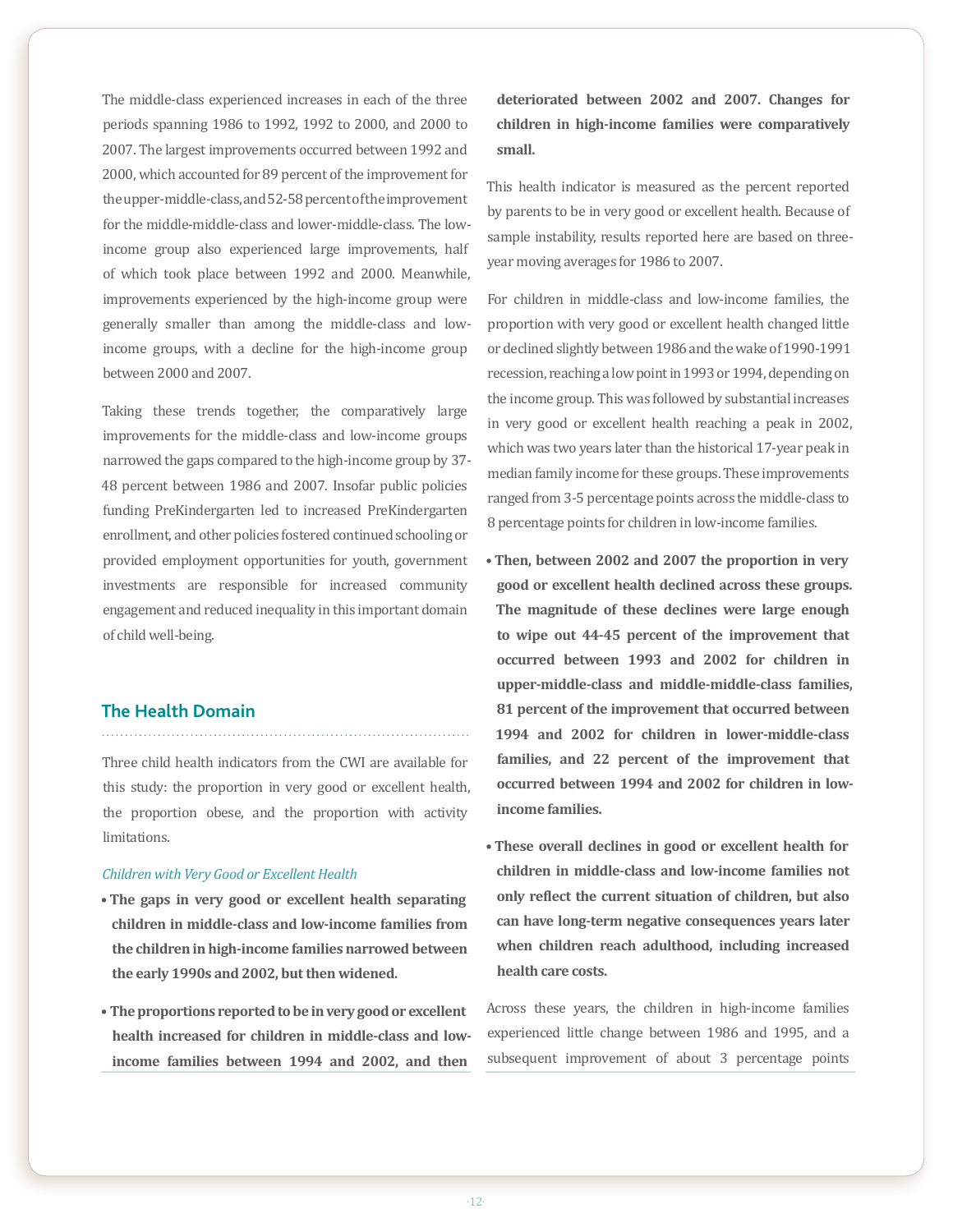between 1995 and 1998, with little change thereafter. As a result of these trends, the gap separating children in high-income families from other children increased by 1 percentage point for children in middle-middle-class families, by 4 percentage points for children in lower-middle-class families, and by 5 percentage points for children in low-income families.

#### *Obesity*

- **The gaps in obesity separating the children in middlemiddle-class and low-income families from children in high-income families expanded between 1999 and 2007.**
- **Obesity increased for all groups between 1993 and 1999, and after 1999 the increases were greater for children in middle-middle-class families and especially for children in low-income families.**

To smooth instability in the raw data, obesity is calculated here for children in three family income groups: a combined high-income and upper-middle-class group, the middlemiddle-class group, and a combined lower-middle-class and low-income group. Because data collection for the early period spans 1988 to1994, this report does not present results for trends across these years.

The results indicate that obesity increased by nearly the same amount, 4.6-4.9 percentage points for children in all three income groups between 1988-1994 and 2000. Then, between 2000 and 2007, obesity changed little for children in the combined highest and upper-middle-class group and for children in middle-middle-class families (0.45-0.75 percentage points), but obesity for the children in the combined lowermiddle class and low-income group climbed by 5.8 percentage points.

**• Thus, the size of the gaps separating children in the combined lower-income group from children in middlemiddle-class families and the combined higher-income group expanded from 2-5 percentage points in the early 1990s to 7-10 percentage points by 2007.**

#### *Activity Limitations*

- **The gaps in activity limitations separating children in middle-class and the low-income families from children in high-income families expanded between 1986 and 2007.**
- **Activity Limitations increased for children in middleclass families especially between 1995 and 2005, and for children in low-income families between 1986 and 1993. Increases in activity limitations for children in high-income families were spread across the years between 1986 and 2005.**

The activity limitations indicator is based on questions asking parents whether their children experience physical limitations in the capacity to walk, run, or play, and whether or not the physical impairment is expected to last a year or more (CDC, 2010). Because of sample instability, results reported here are based on three-year moving averages for 1986 to 2007.

Trends in activity limitations for children in middle-class families and children in high-income families have been fairly steady across the 22 years in this report. For children in low-income families, activity limitations increased sharply between 1986 and 1992, and then little change occurred across the subsequent decade-and-a-half.

Overall, the gaps separating children in high-income families from children in other income groups grew between 1986 and 2007, with the greatest expansion occurring for children in lower-middle-class and low-income families. This pattern of results suggests that gaps in obesity across income groups are contributing to the gaps in activity limitations, but that other factors also are contributing to increasing activity limitations, insofar as obesity stabilized considerably for children in middle-class and high-income families after roughly 2000, but activity limitations for most groups continued to increase.

#### *Health*

**• When we combine the three indicators of very good or excellent health, obesity, and activity limitations to form a single index of health, the large increases in obesity and activity limitations predominate, suggesting long**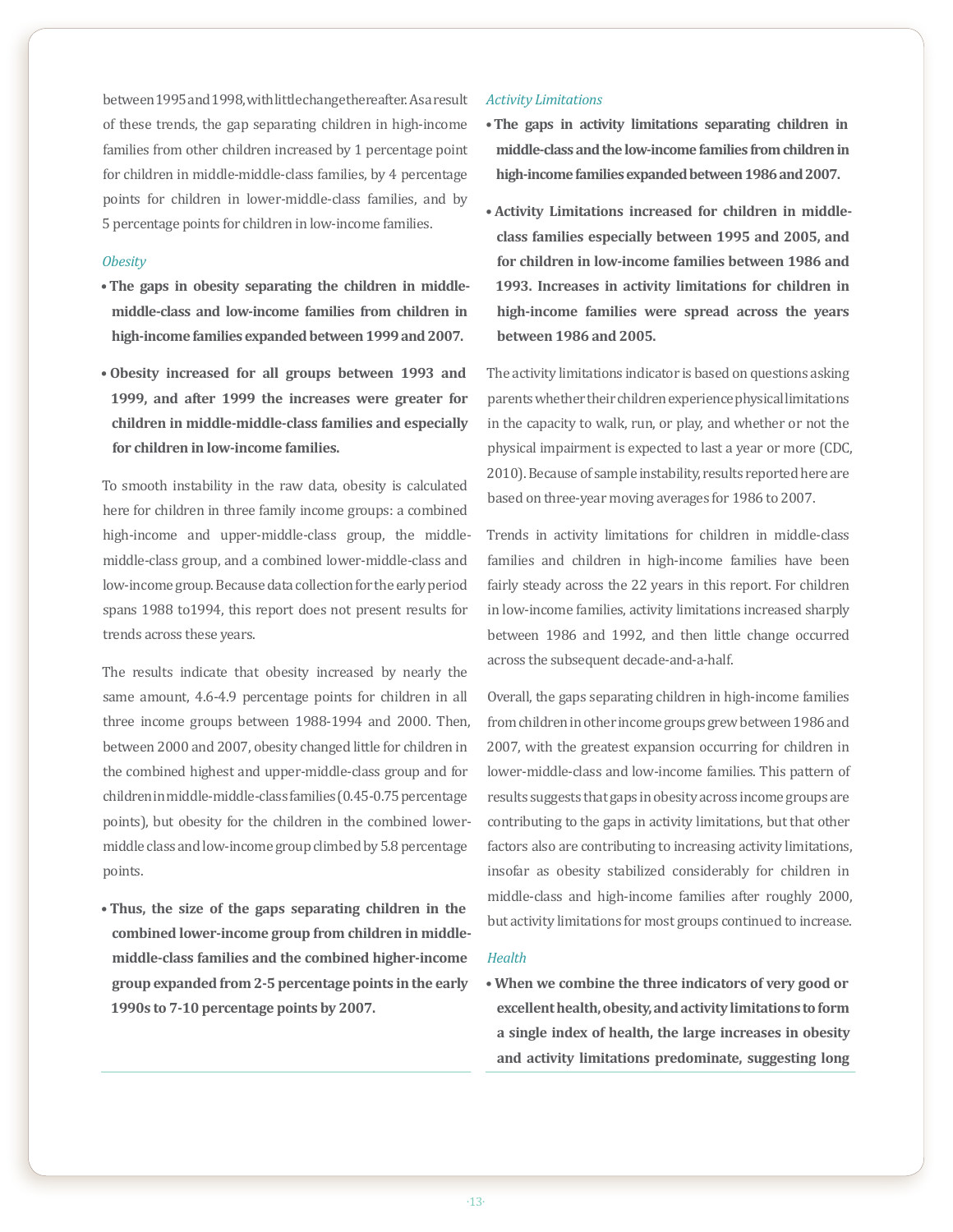**and steady decline in the health of children for the period spanning 1985 through 2007.** 

- **Health deteriorated between 1986 and 2007, but especially for most income groups between the early 1990s and early 2000s.**
- **The gaps in overall health separating children in middleclass and low-income families from children in highincome families widened between 1986 and 2007.**
- **Children in high-income families experienced the smallest decline with the consequence that the health gaps separating this group from children in middleclass and low-income families have expanded over the past quarter century. The widening of these gaps was particularly large for children in lower-middle-class families, as well as children in low-income families.**

#### **The Social Relationships Domain**

The two social relationships domain indicators in the CWI focus on children in one-parent families and residential mobility.

#### *One-Parent Families*

- **The gaps in proportion living in one-parent families that separate children in middle-class and low-income families from children in high-income families expanded between 1985 and 2008, but especially between 1985 and 1998/1999.**
- **Overall, the gap in one-parent families separating children in middle-class families from children in highincome families expanded from 9 percent to 16 percent between 1986 and 2007.**
- **The proportion living in one-parent families increased for children in middle-class and low-income families between 1985 and 2008, but especially between 1985 and 1998/1999. The proportion living in one-parent**

### **families for children in high-income families peaked in 2000.**

Across these years, increases were larger for children in middle-class and low-income families than for children in high-income families, expanding the gaps that separated them from children in high-income families by 3, 7, and 13 percentage points, respectively, for children in uppermiddle, middle-middle, and lower-middle-class families. The corresponding increase in the size of this gap for children in low-income families was similar to children in middle-middleclass families at 6 percentage points.

These increases in one-parent families for children in middle-class and low-income families reflect an increasingly precarious situation for these families, which is of concern, in part, because children in one-parent families tend, on average, to be somewhat disadvantaged in their educational success, compared to children in two-parent families (Cherlin, 1999; McLanahan and Sandefur, 1994).

#### *Residential Mobility*

- **The gaps in residential mobility separating children in middle-class and low-income families from children in high-income families changed little between 1985 and 2007.**
- **Residential mobility declined for children in middleclass and low-income families, with temporary increases between the early and later 1990s. The trend was similar for children in high-income families.**

Residential mobility can be difficult for children, as they change to schools with new teachers and different curricula, and try to make new friends, although children can benefit from increased economic resources, if the move involves improved jobs and incomes for parents.

The proportion of children in middle-class families moving in the previous year declined from 1985 until about 1991/1992, with a brief rebound, followed by fairly steady decline. The trends were generally similar, as well, for children in low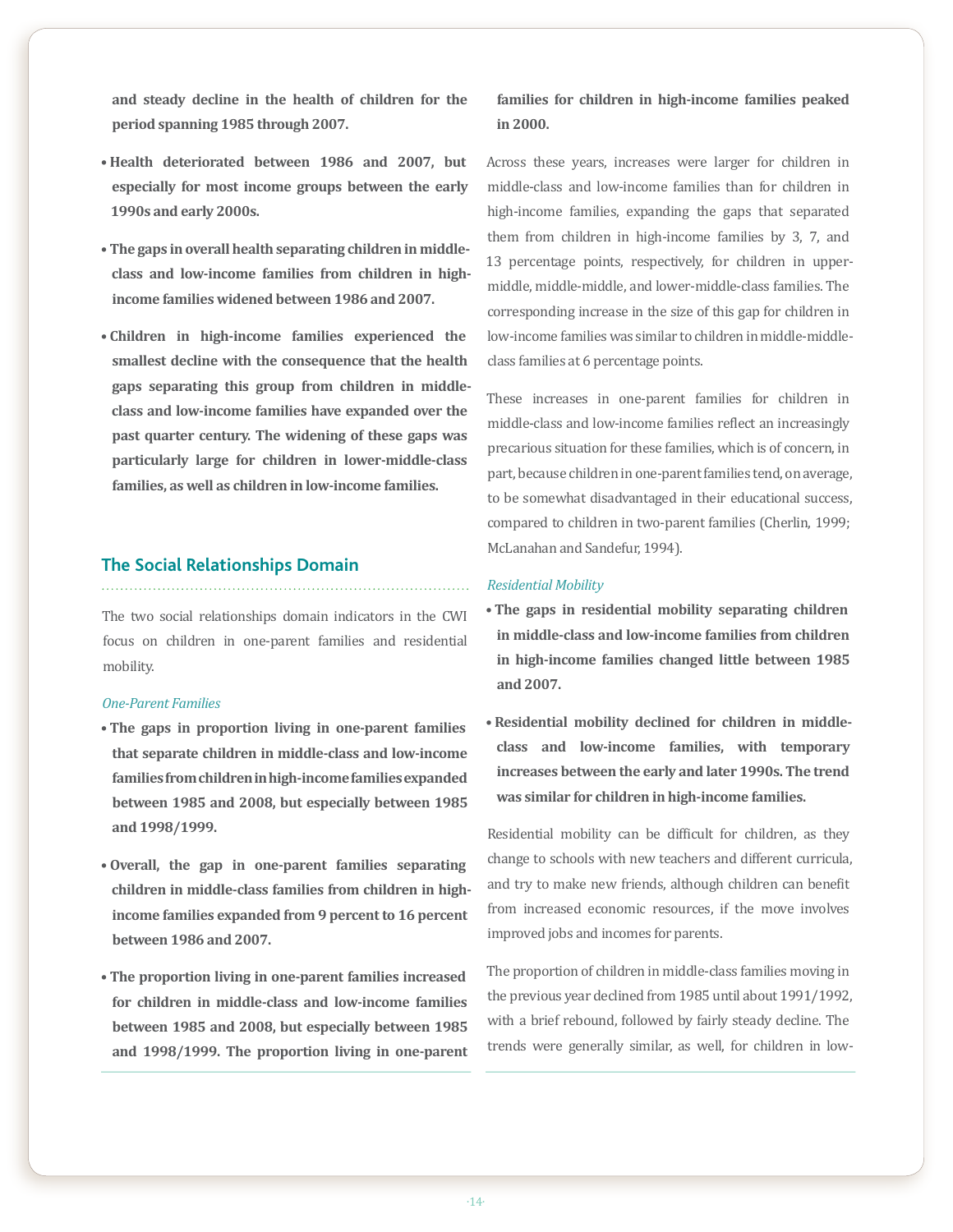income and high-income families. Thus, the gaps separating children in middle-class and low-income families from children in high-income families changed little between 1985 and 2008.

Children in middle-class families were more likely than children in high-income families to experience residential mobility in any specific year, and the rate was still higher among children in low-income families. As early as 1981, research indicated that American children experienced high rates of residential mobility, compared to children in Great Britain, Ireland, Belgium, and Japan, and that the most likely explanation was greater family disruption and greater childhood poverty in the United States (Long, 1992).

**• Despite declines in residential mobility of 6-7 percentage points for children in various income groups during the past quarter century, the proportions moving in a specific year remain comparatively high for children in middle-middle-class families (12 percent), and especially for children in lower-middle-class families (17 percent), and low-income families (26 percent).**

#### *Social Relationships*

- **When we combine the one-parent family and residential mobility indicators to form an index of social relationships, the results suggest social relationships deteriorated for children in middle-middle-class and low-income families, but improved for children in upper-middle-class and high-income families, following a period of deterioration between 1985 and 1996 for children in middle-class and low-income families.**
- **The gaps in social relationships separating children in middle-class and low-income families from children in high-income families expanded between 1985 and 2008, especially between 1985 and 1998/1999.**

Comparatively little overall change occurred between 1985 and 2008 for children in upper-middle-class and middlemiddle-class families, as reductions in residential mobility tended to offset increases in one-parent families.

At lower income levels, notable declines in social relationships occurred with increases in one-parent families, while a notable improvement occurred at the highest income level associated with declining residential mobility.

**• The gaps in social relationships separating children in high-income families from children in middle-class and low-income families expanded from 1985 to 2008.**

## **Public Investments in the Next Generation are Critical to the Nation's Future**

These findings on trends in economic inequality and the declining fortunes of children in middle-class families in the face the Great Recession underscore the importance of setting the right public policies for children, which, as history has shown, can and have led to substantial improvements in children's well-being. Today, the safety net has broadened to protect more children with access to PreKindergarten and health insurance coverage. Without these policies, both PreKindergarten enrollment and health insurance coverage would have fallen after 2000.

**As the effects of the Great Recession continue to unfold for children in middle-class families, some elected officials at the federal, state, and local levels are calling for large cuts in publicly-funded education and health programs. If such cuts occur, children in the large middle-class may suffer not only continuing reductions in family income, but also declining access to PreKindergarten education and health care.**

In our democratic society, rising family incomes, increasing economic equality, and equal and growing opportunities for improved education and health were hallmarks of national success during the decades following the Great Depression and World War II. The results presented here suggest that America is losing its way, as children in middle-class families fall further and further behind the most economically privileged children in our society.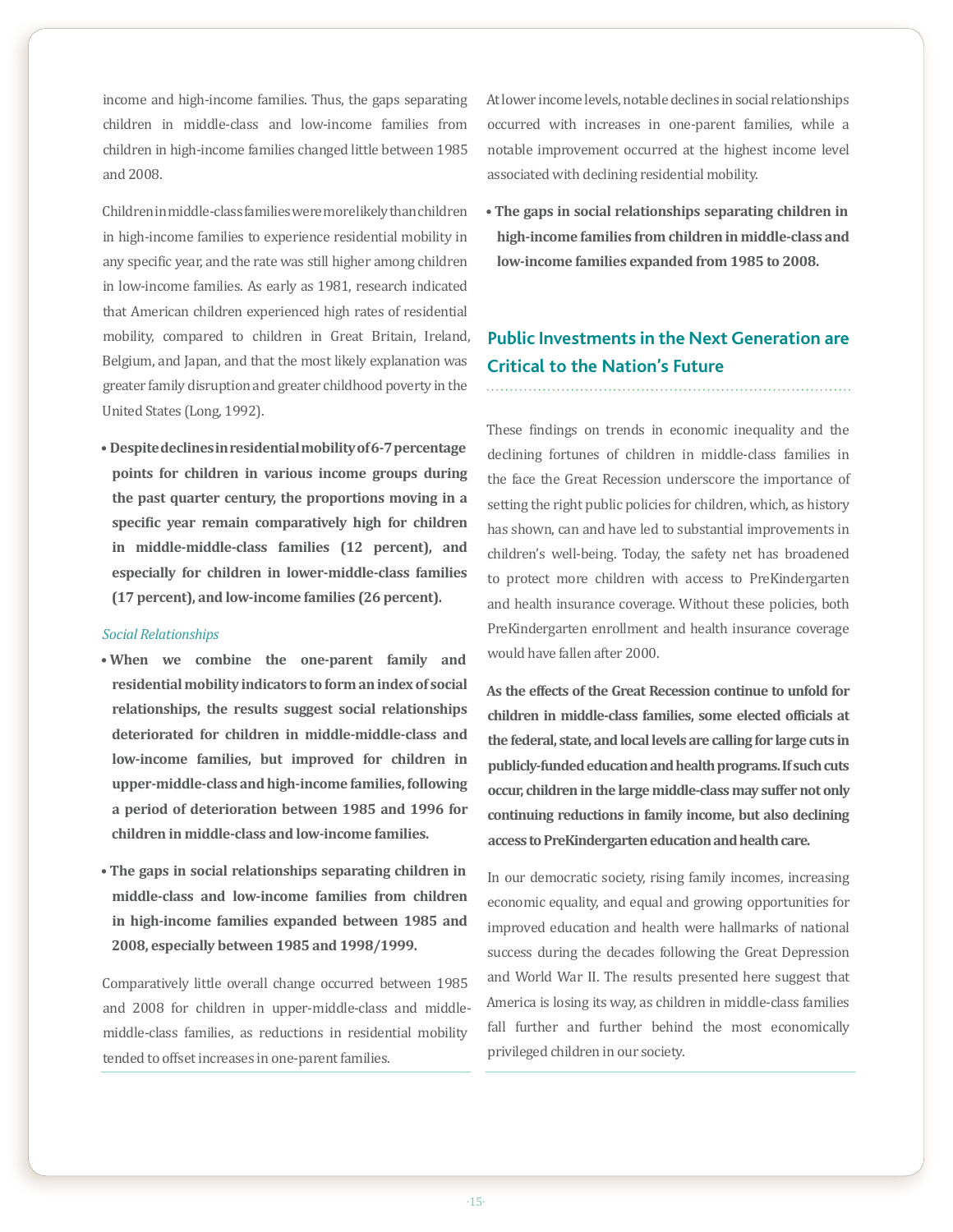Earlier generations of Americans in the decades following the Great Depression invested in programs aimed at fostering greater access to education and increased health insurance coverage. This included expanding access to high schools, as the percentage not enrolled in school at ages 14-17 dropped from 21 percent to ten percent between 1947 and 1957 (U.S. Bureau of the Census, 1975); increasing access to higher education through the implementation of the Federal G.I. Bill (Servicemen's Readjustment Act of 1944); strengthening science and math education through the National Defense Education Act of 1958; and increasing health coverage of lowincome individuals by implementing Medicaid in 1965 and the State Children's Health Insurance Program in 1997.

As the baby-boom generation, born between 1946 and 1964, moves into the retirement ages over the next two decades, it is all the more critical that investments in children are made today to ensure that their productivity during their prime work-force years will be up to the task of supporting the costs of an aging society. Difficult trade-offs and choices must be made now, even in the face of hard economic times, to support essential investments in children and the future of the Nation (Edelman, Golden, Holzer, 2010).

**It is critical that policymakers not reduce funding for programs that children require to survive and thrive, if they are to ensure that children will become productive workers, informed citizens, and effective parents for decades to come.** 

## **Notes on Classifying Children by Family Income**

This report classifies children as belonging to one of five family income or quintile groups. Children in the highest 20 percent of the income distribution are classified as living in high-income families, children in the lowest 20 percent are classified as living in low-income families, and children in the middle 60 percent are classified as middle-class. Within the middle-class, the report distinguishes three groups, with the next-to-highest 20 percent as upper-middle-class, the middle 20 percent as middle-middle-class, and the next-to-lowest 20 percent as lower-middle-class.

Insofar as the federal poverty rate for children was in the range of 19 percent to 21 percent in the years from 1985 to 1998, and again in 2008, and did not fall below 16 percent during the intervening years, children classified as living in low-income families in this report overlap, to a substantial degree, with children living in federally-defined poverty during the study period.

Although the federal poverty measure is used most often to assess economic deprivation in the U.S., a National Research Council report urged in 1995 that the federal poverty measure be revised, because "…it no longer provides an accurate picture of the differences in the extent of economic poverty among population groups or geographic areas of the country, nor an accurate picture of trends over time." (Citro & Michael, 1995).

Recognizing the limitations of the federal measure of economic deprivation, major public programs for children increasingly set eligibility criteria at higher levels. For example, most households that are eligible for food stamps have a gross monthly income equal to or less than 130 percent of the federal poverty threshold (USDA, 2007). The eligibility thresholds for the State Children's Health Insurance Program (SCHIP) in 2006 were set substantially above the federal poverty threshold in every state. In particular, 26 states set 200 percent of the federal poverty threshold as the upper income eligibility standard; nine states set the standard in the lower range of 140-185 percent; however, six states set the standard in the higher range of 235-280 percent, and nine states set the standard in the much higher range of 300-350 percent (Herz, Peterson, & Baumrucker, 2007).

In fact, policy discussions often focus on the rate of children in families with incomes below 200 percent of the federal poverty threshold (Annie E. Casey Foundation, 2008; Child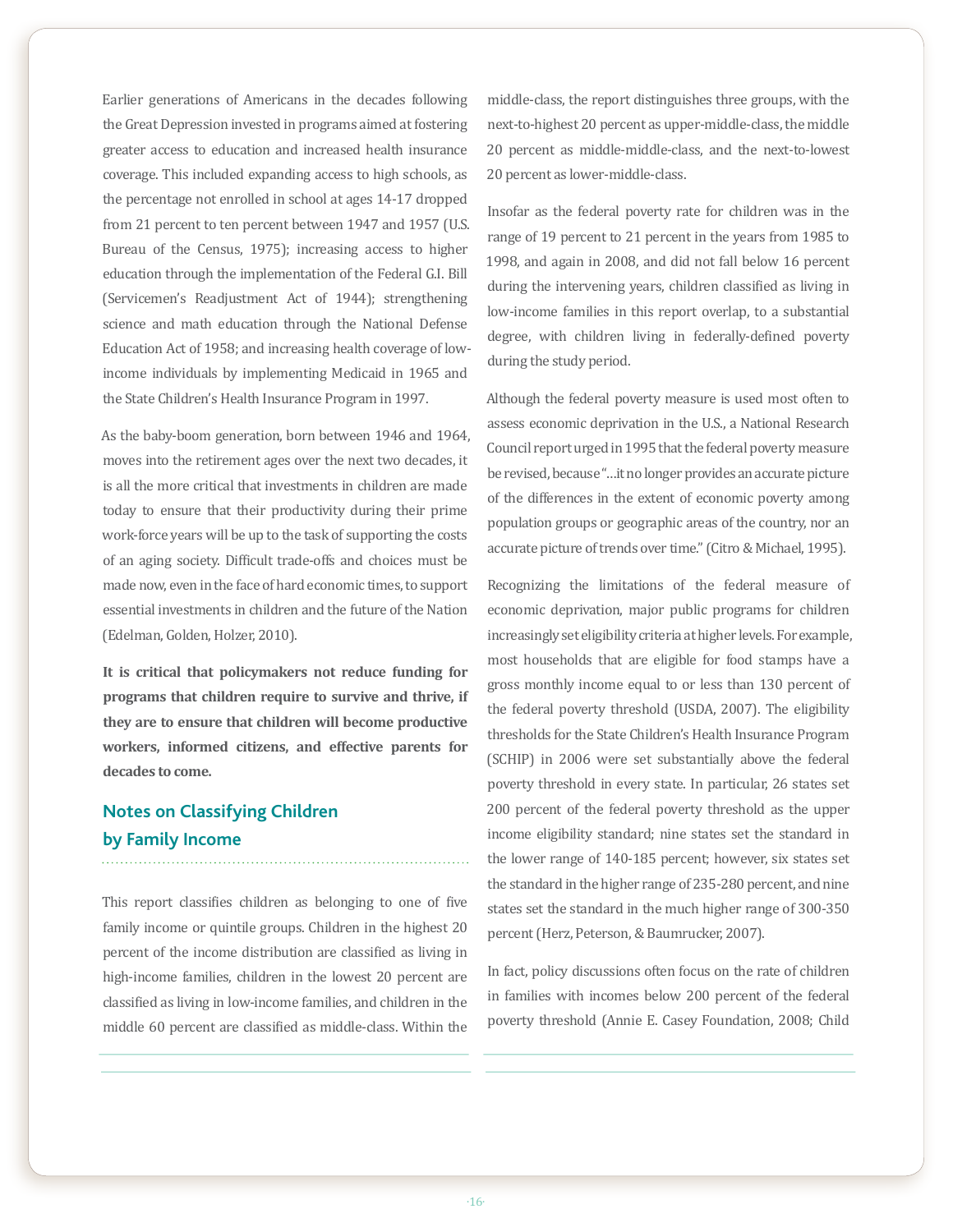Trends, 2009; Kneebone and Garr, 2010; Nilsen, 2007), and in conjunction with family work activity this threshold is sometimes used to identify and classify working poor families (Child Trends, 2010; Roberts, Povich, and Mather, 2010). Insofar as the proportion of children with family incomes below 200 percent of the federal poverty threshold was in the range of 39-44 percent in the years from 1985 to 1991, in 1993, and throughout 1999 to 2008, and rose above 46 percent only in one year, children classified in this report as living in the lower-middle-class families overlap, to a substantial degree, with children living above the federal poverty threshold but below the 200 percent poverty threshold.

These children often are referred to in the U.S. as living in "near-poor" or "low-income" families. However, based on widely used international standards most children living in families with incomes below 200 percent of the federal poverty threshold would be classified as poor, and those below the federal threshold would be classified as very poor or extremely poor (Hernandez, Denton, and Macartney, 2007; Smeeding and Torrey, 1988; UNICEF, 2005).

#### **CWI Indicators in this Report**

The FCD Child Well-Being Index (CWI) is based on 28 statistical indicators clustered in seven domains. Unfortunately, data for only a portion of these indicators are collected in a way that allows children to be classified according to their family income. Such data are available for indicators in four of the seven domains, namely, family economic well-being, health, community engagement, and social relationships. Thus, the report presents results for 10 of the 28 indicators included in the FCD Child Well-Being Index. For additional technical information, see Hernandez and Marotz (under review), and Land (2010) and Land, Lamb, and Mustillo (2001).

#### **About the Author**

Donald J. Hernandez, Ph.D., is Senior Advisor, Foundation for Child Development, and Professor, Department of Sociology, Hunter College and the Graduate Center, City University of New York. He is the author of seven books and monographs, and more than 40 articles and chapters. His early research on children, reported in America's Children: Resources from Family, Government, and the Economy (Russell Sage Foundation, 1993), was the first national study using children as the unit of analysis to document the timing, magnitude, and reasons for revolutionary changes experienced by children since the Great Depression in family composition, parent's education, father's and mother's work, and family income and poverty. He recently completed research on an alternative poverty measure for the U.S., on disparities in access to early education, and on internationally comparable indicators for children in eight rich countries. His current research includes the consequences of 3rd grade reading skills for high school graduation.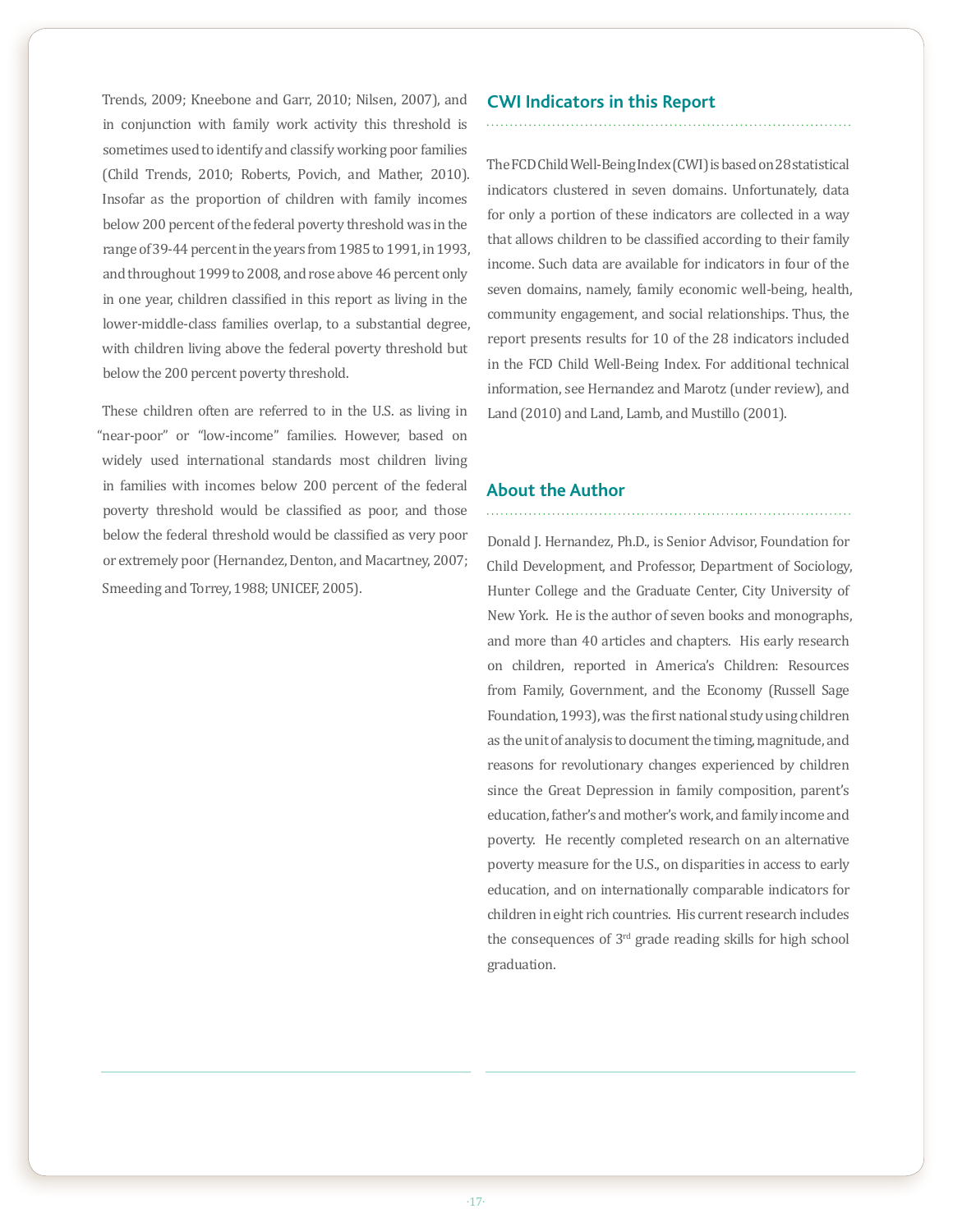

Figure 1. Child Well-Being Index (CWI), by Family Income Quintile:

Source: Calculated by Donald J. Hernandez



Figure 2. CWI Family Economic Well-being Domain, by Family Income Quintile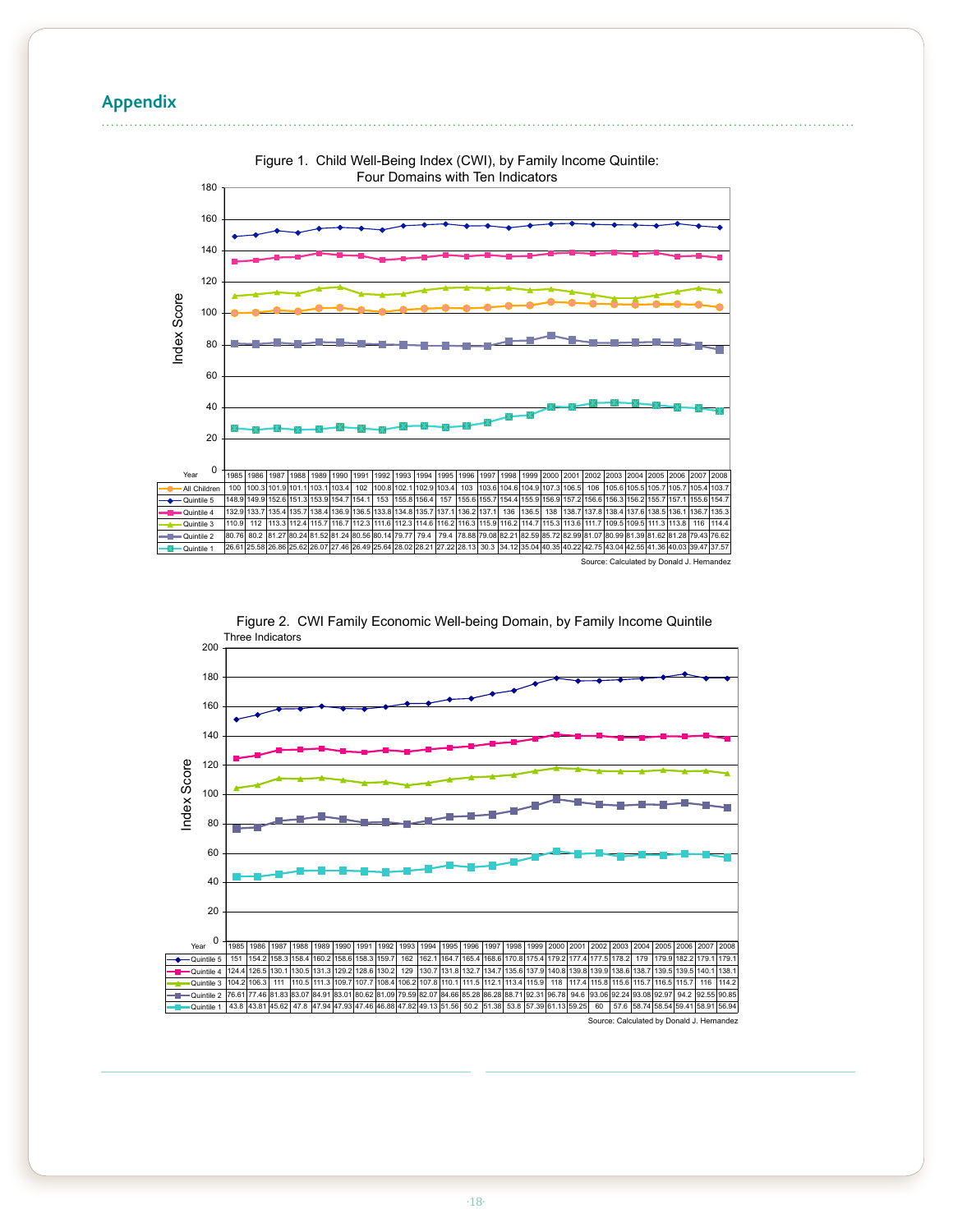



Figure 4. Children's Median Family Income, by Family Income Quintile (CWI Family Economic Well-being Domain)

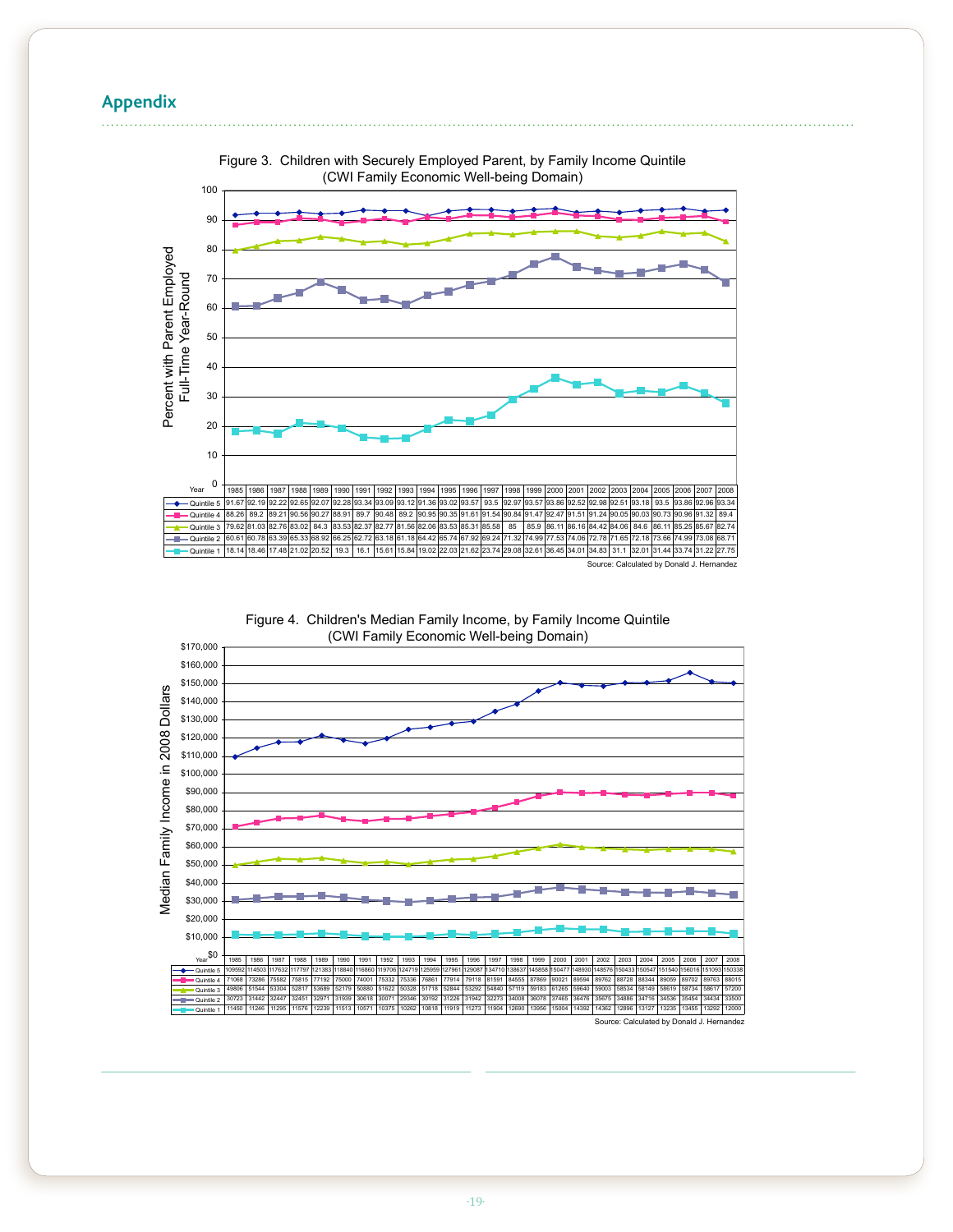



Source: Calculated by Donald J. H



Figure 6. CWI Health Domain, by Family Income Quintile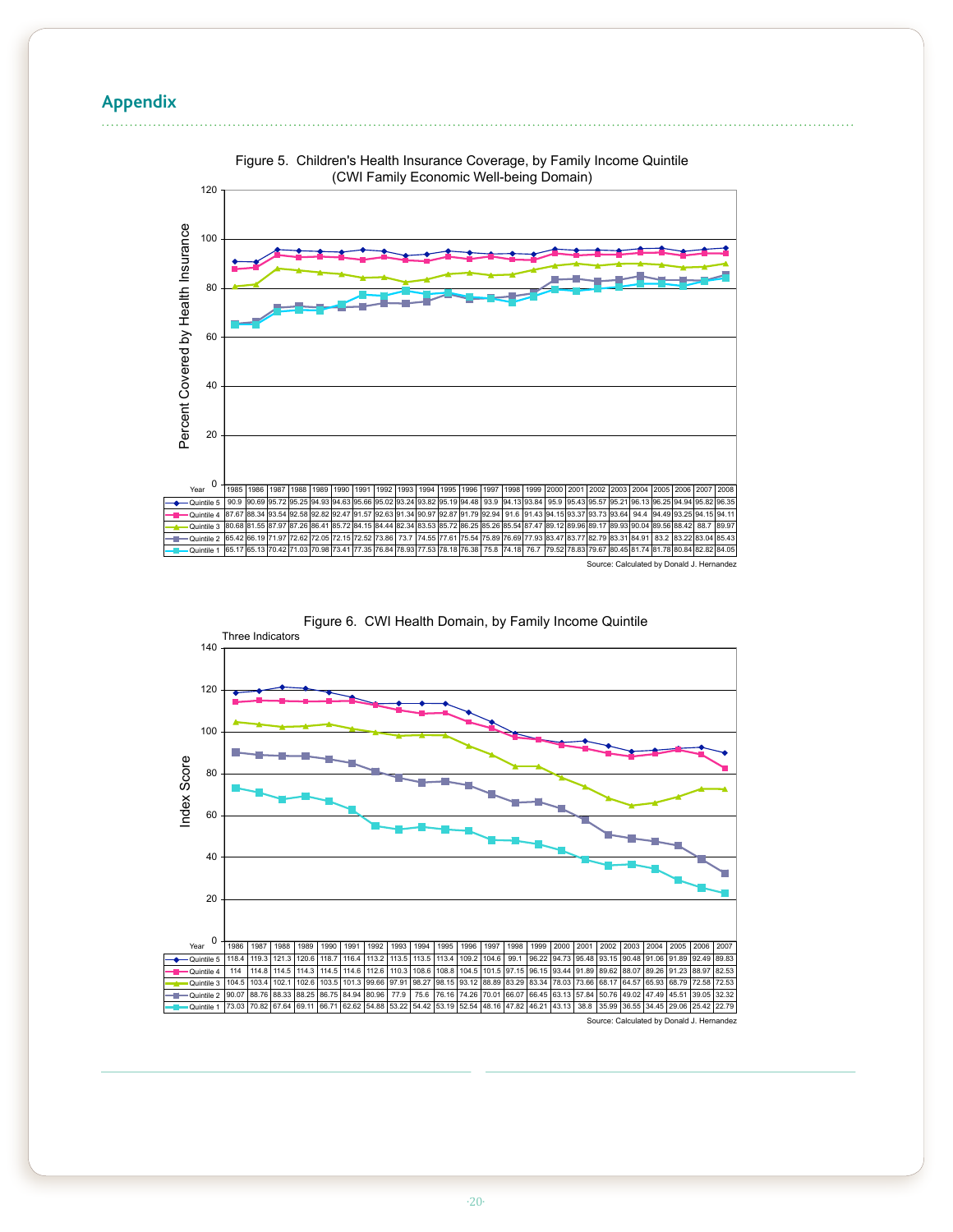

Figure 7. Children with Very Good or Excellent Health, by Family Income Quintile

Figure 8. Children with Activity Limitations, by Family Income Quintile (CWI Health Domain)

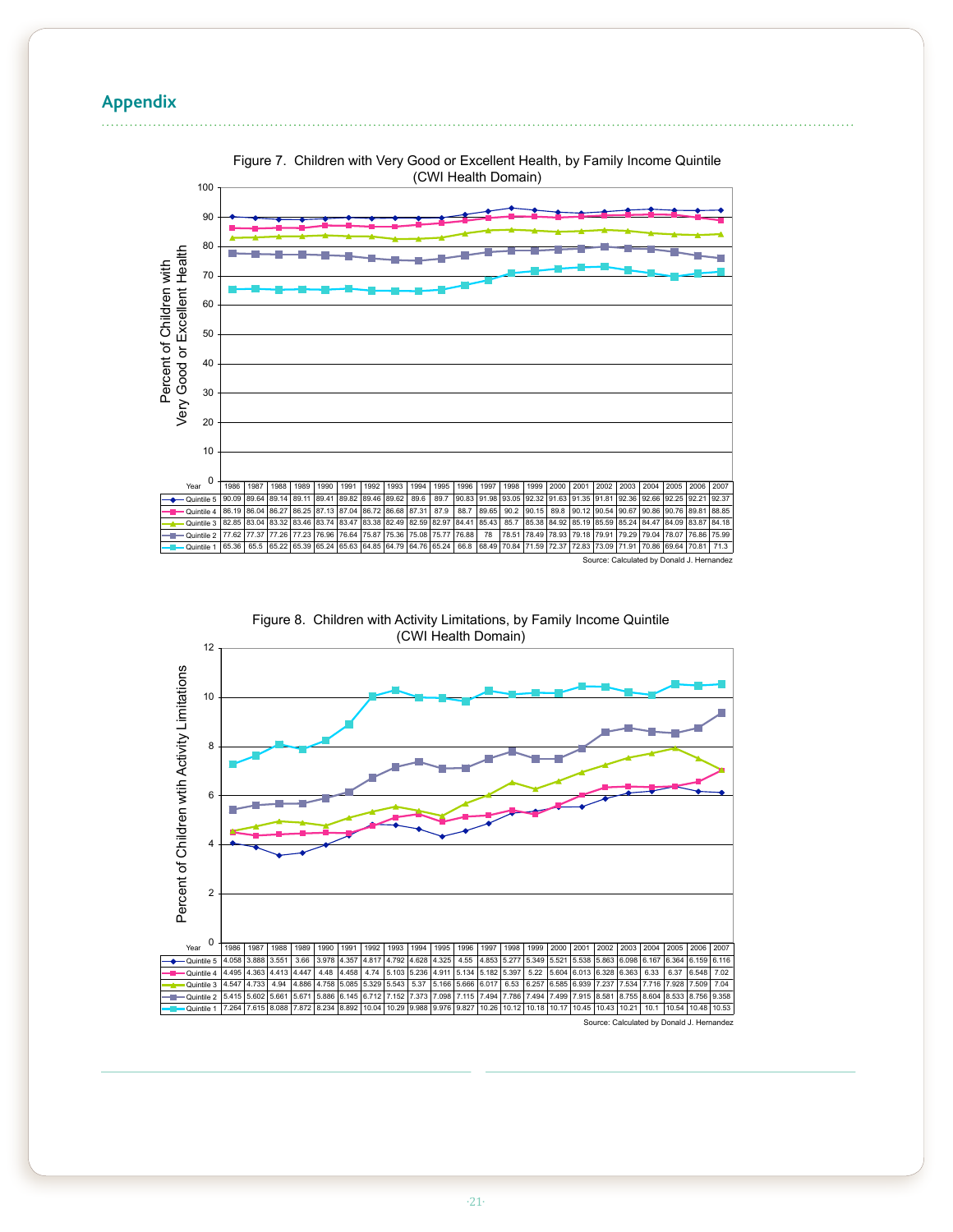



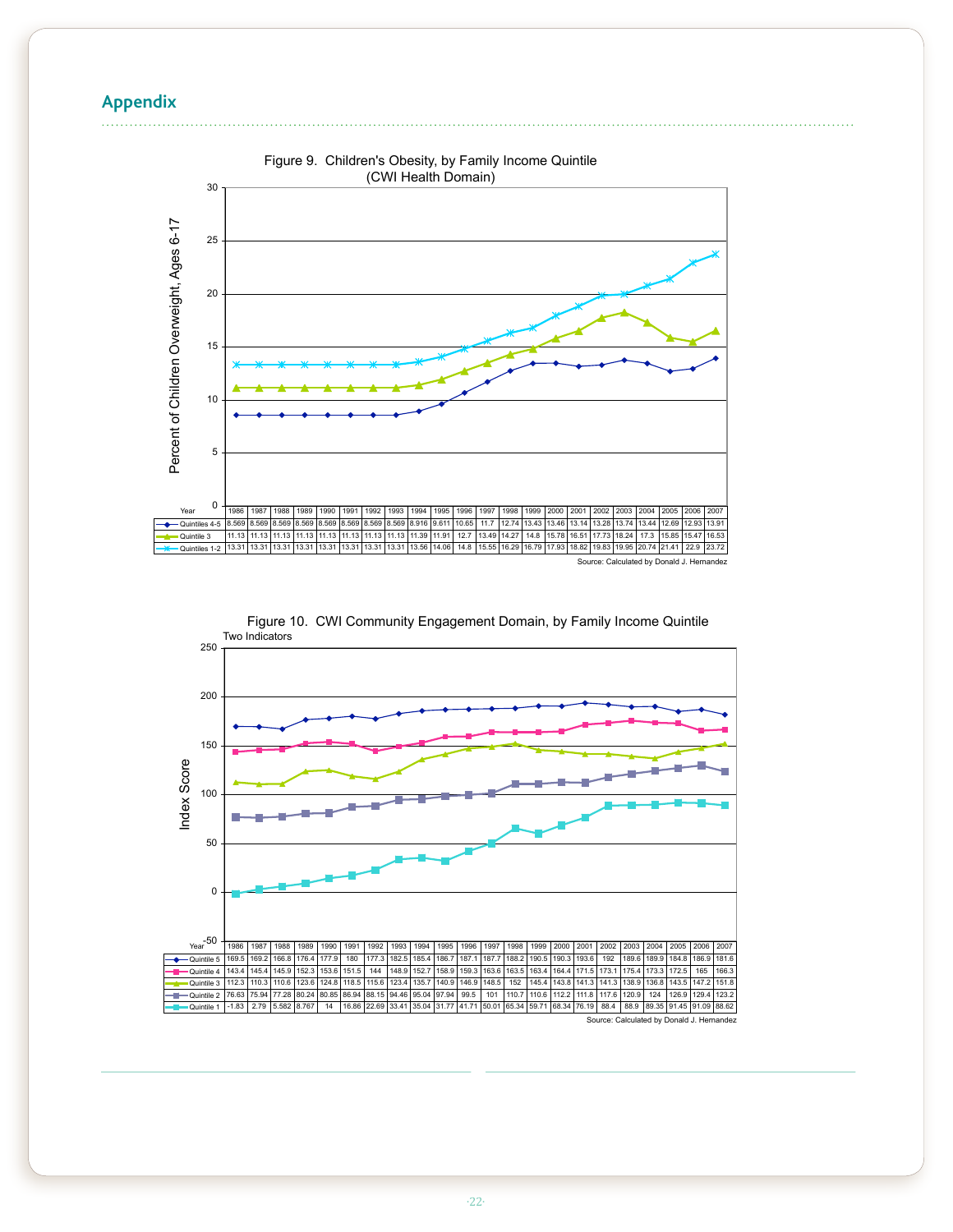



Figure 12. Youth Idle or Disconnected, by Family Income Quintile

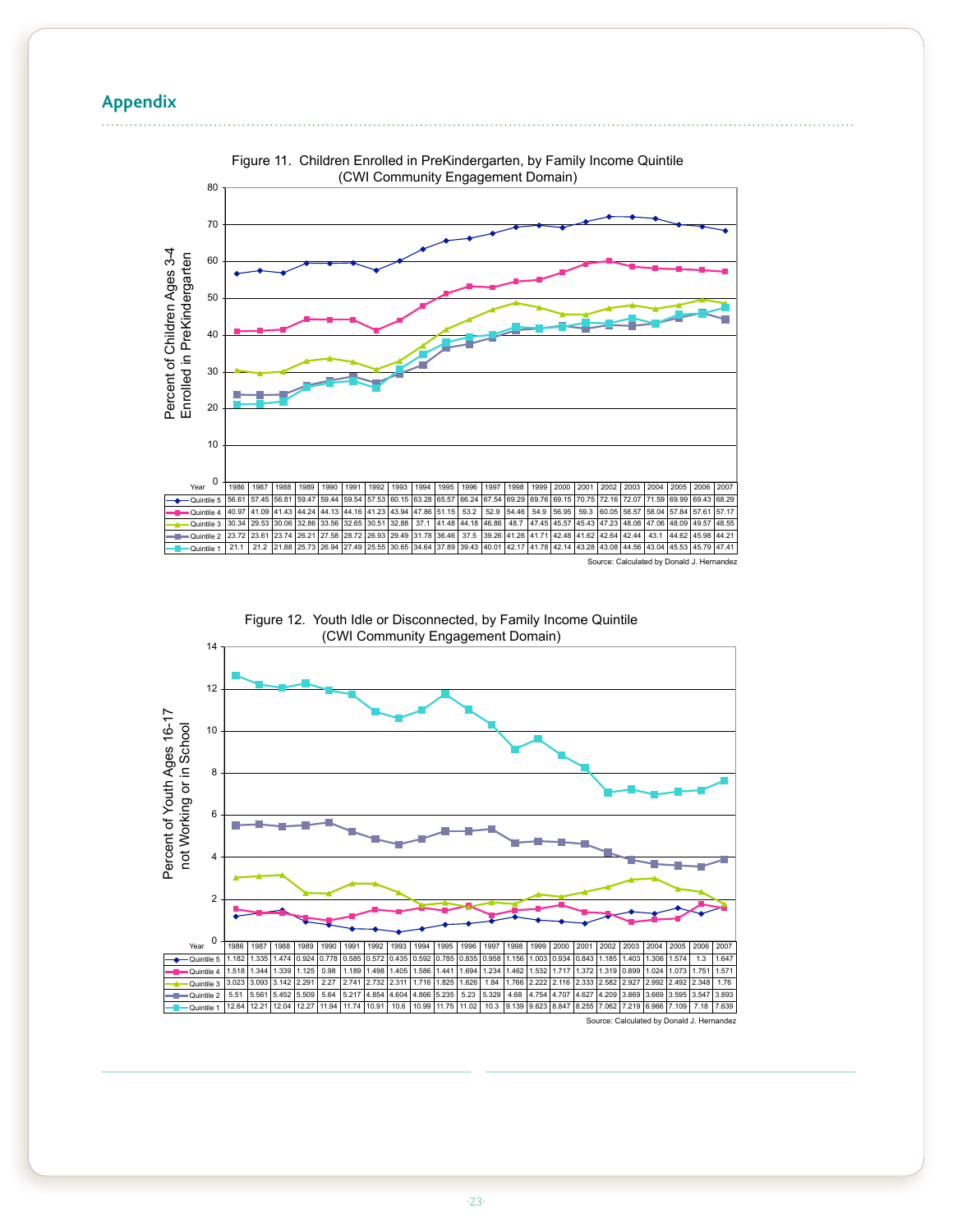

Figure 13. CWI Social Relationships Domain, by Family Income Quintile



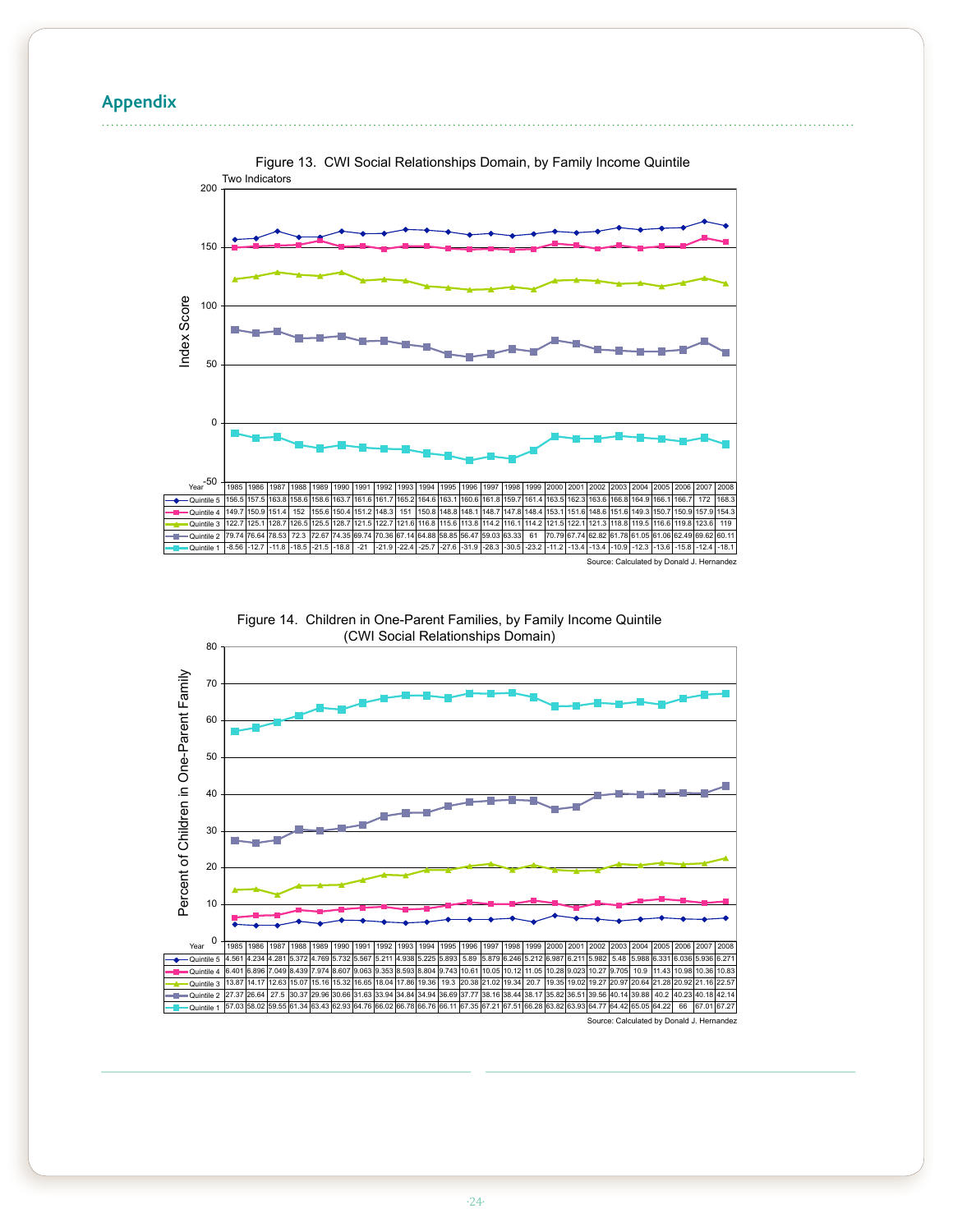

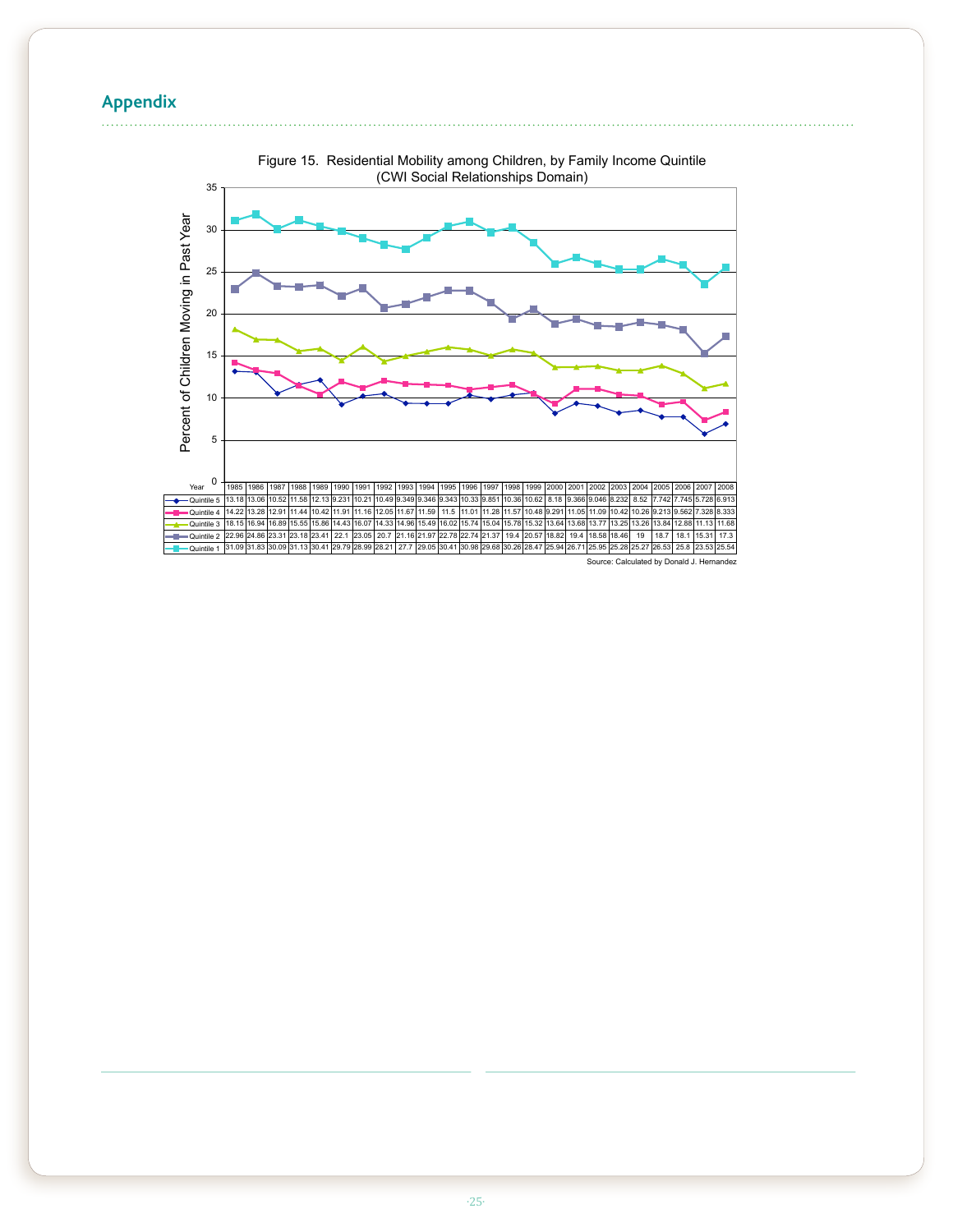#### **References**

Annie E. Casey Foundation. 2009. *Kids Count Indicator Brief Reducing the Child Poverty Rate.* Baltimore, MD. The Annie E. Casey Foundation.

Barnett, W.S. 2010. "Universal and targeted approaches to preschool education in the United States". *International Journal of Child Care and Education Policy* 4(1), 1-12.

CDC (2010). Centers for Disease Control and Prevention, "Health Measures in the 1997 Redesigned National Health Interview Survey (NHIS)." Retrieved December 2, 2010 from http://www.cdc.gov/nchs/nhis/nhis\_redesign.htm .

Cherlin, A.J. 1999. "Going to Extremes: Family Structure, Children's Well-Being, and Social Sciences." *Demography* 36(4): 421-428.

Child Trends. 2009. *Children in Poverty*. Retrieved July 1, 2009 from http://www.childtrendsdatabank.org/?q=node/221. Last Update: 2009.

Child Trends. 2010. Children in Working Poor Families. Retrieved January 2, 2011 from www.childtrendsdatabank.org/alphalist?q=node/195.

Citro, C. F. & Michael, R. T. (Eds.). 1995. *Measuring poverty: A new approach*. Washington D.C.: National Academy Press.

Edelman, P.B., Golden, O.A., & Holzer, H.J. 2010. *Reducing Poverty and Economic Distress after ARRA: Next Steps for Short-Term Recovery and Long-Term Economic Security.* Brief 15. July 2010. Washington, DC: The Urban Institute.

Gormley, W.T. 2007. "Early Childhood Care and Education: Lessons and Puzzles." *Journal of Policy Analysis and Management*, 26(3), Summer 2007: 633-671.

Haskins, R. & Rouse, C. 2005. "Closing Achievement Gaps." *The Future of Children*, Policy Brief, Spring 2005. Princeton, N.J.: Princeton-Brookings.

Heckman, J.J. & Masterov, D.V. 2007. "The Productivity Argument for Investing in Young Children." Retrieved January 23, 2009 from http://jenni.uchicago.edu/human-inequality/papers/Heckman\_final\_all\_wp\_2007-03-22c\_jsb.pdf.

Hernandez, D. J., Denton, N. A., & Macartney, S. E. 2007. "Child poverty in the U.S.: A new family budget approach with comparison to European countries." In H. Wintersberger, L. Alanen, T. Olk, & J. Qvortrup (Eds.), *Childhood, generational order and the welfare state: Exploring children's social and economic welfare, Volume 1 of COST A19: Children's Welfare* (pp. 109–140). Odense: University Press of Southern Denmark.

Hernandez, D. J. & Marotz, K.G. Draft Manuscript. "Disparities in Child Well-being across Income Groups: Trends in the U.S. from 1985 to 2008."

Herz, E. J., Peterson, C. L., & Baumrucker, E. P. 2007. State Children's Health Insurance Program (SCHIP): A Brief Overview. *CRS Report for Congress, Order Code RL30473*. Washington, D.C.: Congressional Research Service. The eligibility level for Tennessee was not presented; the District of Columbia was included and for this purpose counted as a "state."

Himmelstein, D.U., Thorne, D., Warrant, E., & Wollhandler, S. 2009. "Medical Bankruptcy in the United States, 2007: Results of a National Study." *The American Journal of Medicine* 122:741-746.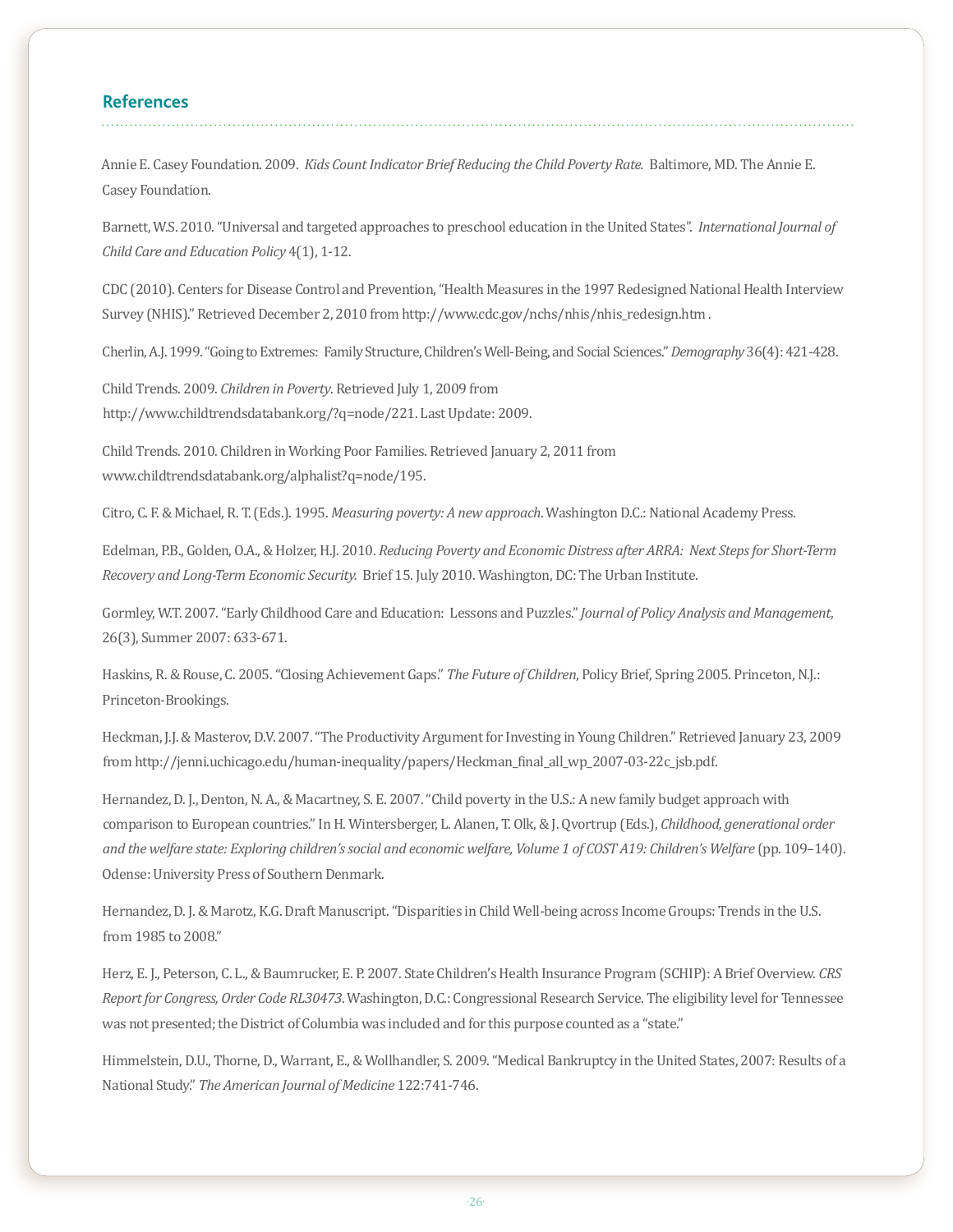Kauerz, K. 2010. *PreK-3rd: Putting Full-Day Kindergarten in the Middle.* PreK-3rd Policy Action Brief, No. Four, June 2010. New York: Foundation for Child Development.

Land, K.C. 2010. *2010 Child Well-Being Index (CWI)*. New York: Foundation for Child Development, downloaded November 19, 2010, from http://www.fcd-us.org/sites/default/files/FINAL%202010%20CWI%20Annual%20Release.pdf.

Kneebone, E. & Garr, E. 2010. *The suburbanization of poverty: Trends in metropolitan American, 2000-2008*. Washington, DC: The Brookings Institution.

Land, K.C., Lamb, V., & Mustillo, S.K. 2001. "Child and Youth Well-Being in the United States, 1975-1998: Some Findings from a New Index." *Social Indicators Research* 56: 241-320.

Long, L. 1992. "International Perspectives on Residential Mobility of America's Children." *Journal of Marriage and the Family* 54 (November): 861-869.

Lynch, R.G. 2004. *Exceptional Returns: Economic, Fiscal and Social Benefits of Investment in Early Childhood Development*. Washington, DC: Economic Policy Institute.

McLanahan, S. & Sandefur, G. 1994. *Growing Up with a Single Parent: What Hurts, What Helps*. Cambridge, MA: Harvard University Press.

National Institute for Early Education Research. 2009. *The State of Preschool* 2009. Rutgers Graduate School of Education, National Institute of Early Education Research. Downloaded December 2, 2010 from http://nieer.org/yearbook/pdf/yearbook.pdf.

Nilsen, S.R. 2007. "Poverty in America, Consequences for Individuals and the Economy." Testimony before the Chairman, Committee on Ways and Means, House of Representatives. Washington, DC: U.S. Government Accountability Office.

Roberts, B., Povich, D., & Mather, M. 2010. *Great Recession Hit Hard at America's Working Poor: Nearly 1 in 3 Working Families in the United States are Low-Income.* The Working Poor Families Project, Policy Brief, Winter 2010-2011. Retrieved January 2, 2011 from http://www.workingpoorfamilies.org/pdfs/policybrief-winter2011.pdf .

Smeeding, T.M., & Torrey, B.B. 1988. "Poor Children in Rich Countries." Science 42 (November): 873-877.

U.S. Bureau of the Census.1975. *Historical Statistics of the United States, Colonial Times to 1970, Bicentennial Edition, Part 1*. Washington, DC: U.S. Government Printing Office.

UNICEF. 2005. *Child Poverty in Rich Countries*, 2005. Innocenti Report Card No. 6. Florence, Italy: UNICEF Innocenti Research Centre.

U.S. Census Bureau. 2009. Average Annual Consumer Price Index Research Series (CPI-U-RS) Using Current Methods All Items: 1947-2009. Retrieved December 8, 2010 from

http://www.census.gov/hhes/www/income/data/incpovhlth/2009/CPI-U-RS-Index-2009.pdf

U.S. Census Bureau. 2010. *The 2010 Statistical Abstract*. Retrieved July 19, 2010. http://www.census.gov/compendia/statab/2010/tables/10s0562.pdf and http://www.census.gov/compendia/statab/cats/ social\_insurance\_human\_services/child\_support\_head\_start\_child\_care.html.

USDA. 2007. *USDA food stamp program: Food stamps make America stronger*. Retrieved July 13, 2007, from http://www.fns.usda/gov.cga/FactSheets/Food\_stamps.htm